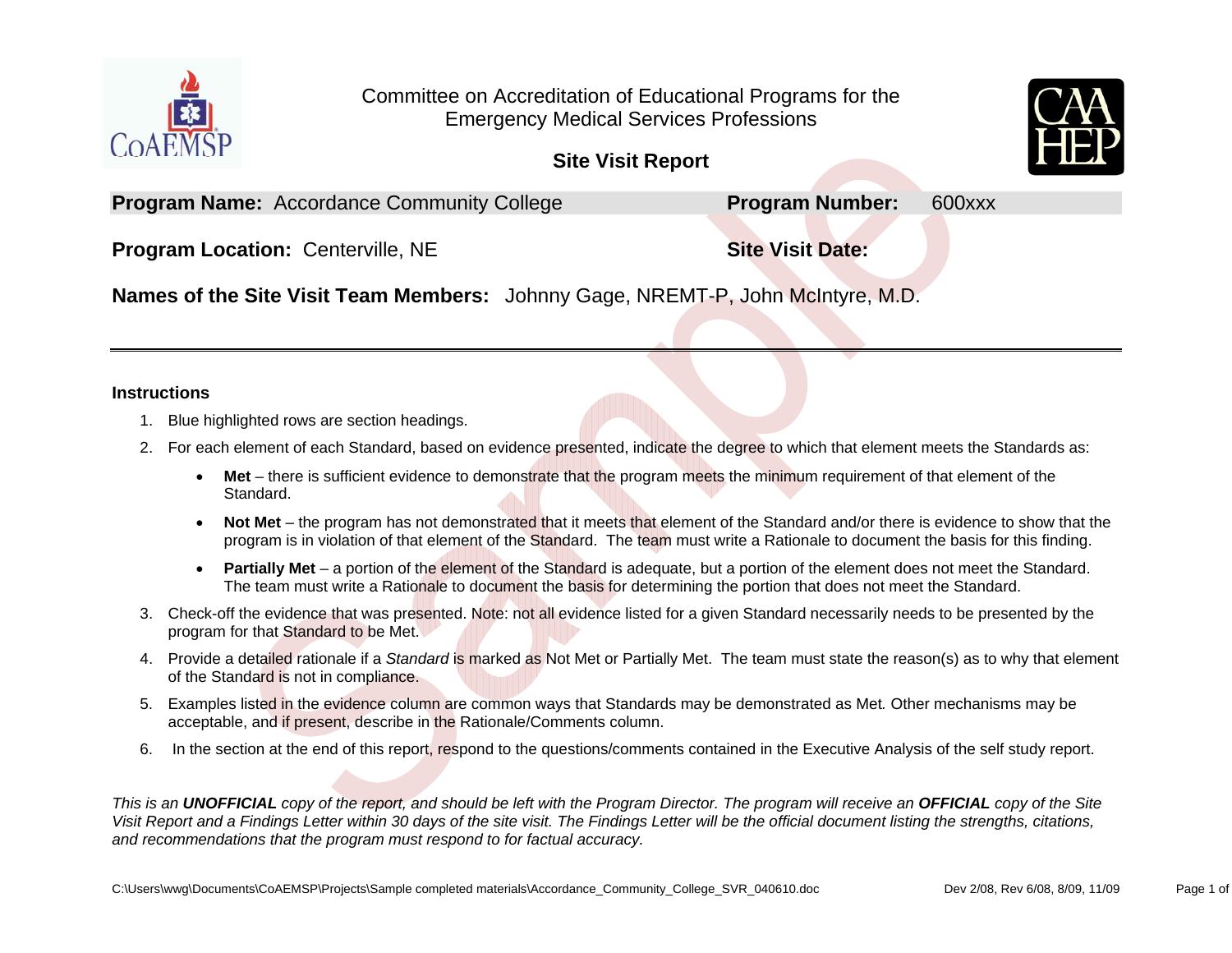|    | <b>Standard</b>                                                                                                                                                                                           | Not Met or<br>Partially<br>Met | <b>Met</b>   | <b>Possible Evidence</b><br><b>May Include</b>                                                                                                                                                                                     | <b>Rationale for</b><br>"Not Met" or "Partially Met"<br>(additional comments optional) |
|----|-----------------------------------------------------------------------------------------------------------------------------------------------------------------------------------------------------------|--------------------------------|--------------|------------------------------------------------------------------------------------------------------------------------------------------------------------------------------------------------------------------------------------|----------------------------------------------------------------------------------------|
| L. | Sponsorship<br>[refer to the Executive Analysis (EA)]                                                                                                                                                     |                                | $\sf X$      |                                                                                                                                                                                                                                    |                                                                                        |
|    | II. Program Goals                                                                                                                                                                                         |                                |              |                                                                                                                                                                                                                                    |                                                                                        |
|    | A. Program Goals and Outcomes:                                                                                                                                                                            |                                | $\sf X$      |                                                                                                                                                                                                                                    |                                                                                        |
|    | B. Appropriateness of Goals and Learning<br>Domains                                                                                                                                                       |                                |              |                                                                                                                                                                                                                                    |                                                                                        |
|    | Advisory Committee meets at least<br>annually, assists in formulating and revising<br>appropriate goals and learning domains,<br>monitors needs and expectations, and<br>ensures responsiveness to change |                                | $\sf X$      | _X_Reviewed meeting minutes:<br>activities and actions<br>documented<br>_X_Evidence that Advisory<br>Committee reviews program<br>goals and outcomes                                                                               |                                                                                        |
|    | Advisory Committee includes appropriate<br>representatives: hospital, physicians,<br>employers, other                                                                                                     |                                | X            | _X_Reviewed membership                                                                                                                                                                                                             |                                                                                        |
|    | C. Minimum Expectations                                                                                                                                                                                   |                                |              |                                                                                                                                                                                                                                    |                                                                                        |
|    | III. Resources                                                                                                                                                                                            |                                |              |                                                                                                                                                                                                                                    |                                                                                        |
|    | A. Type and Amount                                                                                                                                                                                        |                                |              |                                                                                                                                                                                                                                    |                                                                                        |
|    | 1. Program Resources                                                                                                                                                                                      |                                |              |                                                                                                                                                                                                                                    |                                                                                        |
|    | Faculty                                                                                                                                                                                                   |                                | X            | _X_Adequate number                                                                                                                                                                                                                 |                                                                                        |
|    | Clerical/support staff                                                                                                                                                                                    |                                | x            | _X_Adequate amount<br>_X_Evidence that program<br>functions are not performed<br>due to lack of clerical<br>support (list)<br>$X$ Adequate student<br>support(e.g. admissions,<br>financial aid, academic<br>advising, counseling) |                                                                                        |
|    | Curriculum                                                                                                                                                                                                |                                | $\mathsf{X}$ | _X_Current national standard<br>_X_Updated and local<br>enhancements                                                                                                                                                               |                                                                                        |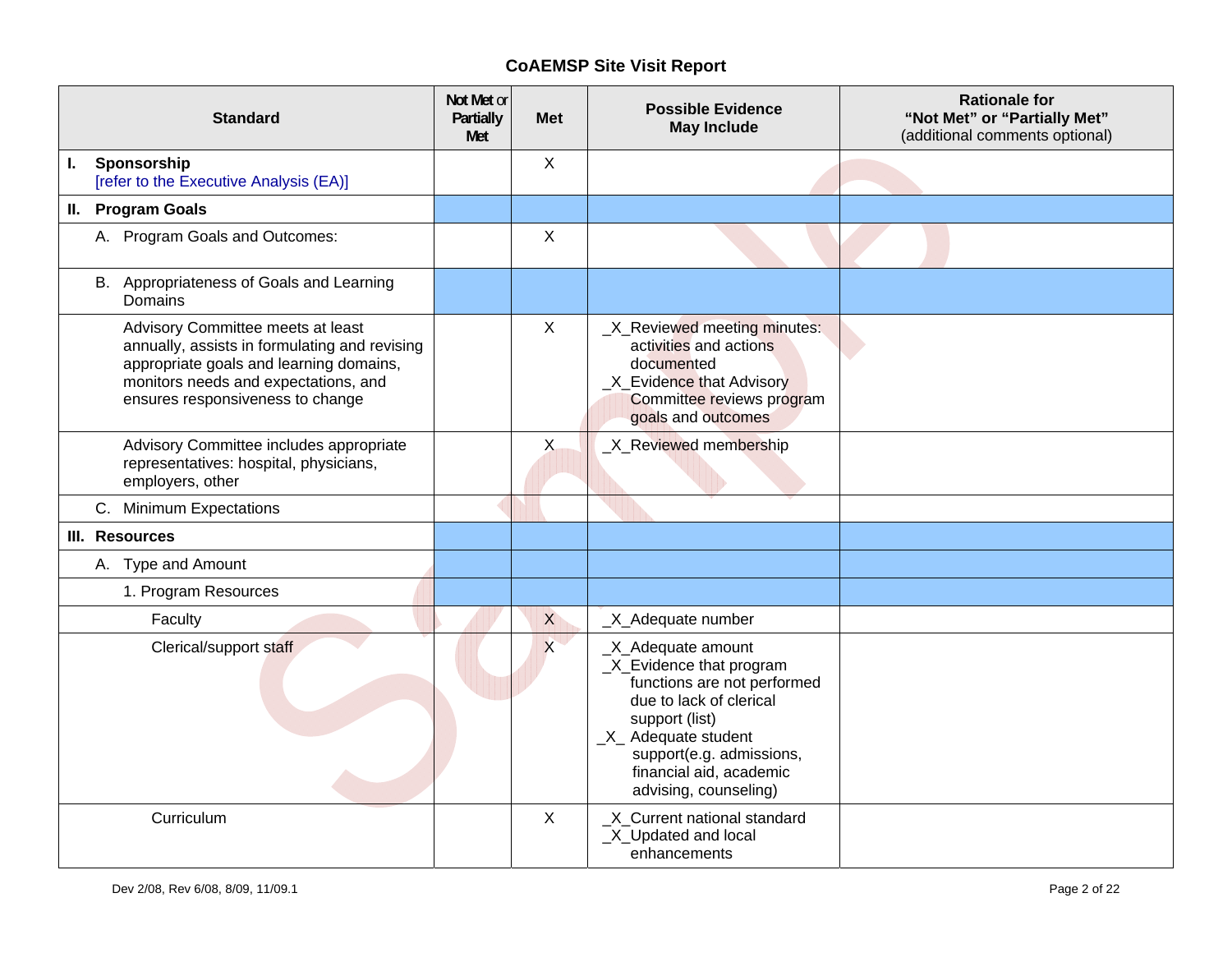| <b>Standard</b>                        | Not Met or<br>Partially<br>Met | <b>Met</b>   | <b>Possible Evidence</b><br><b>May Include</b>                                                                                      | <b>Rationale for</b><br>"Not Met" or "Partially Met"<br>(additional comments optional) |
|----------------------------------------|--------------------------------|--------------|-------------------------------------------------------------------------------------------------------------------------------------|----------------------------------------------------------------------------------------|
| Finances                               |                                | X            | _X_Operating & capital budget<br>adequate                                                                                           |                                                                                        |
| Classroom/laboratory facilities        |                                | $\mathsf{X}$ | X_Adequate size & number for<br>enrolled students                                                                                   |                                                                                        |
| Ancillary student facilities           |                                | $\mathsf{X}$ | _X_Adequate facilities to<br>support students (e.g.<br>secure storage for<br>coats/books, quiet study<br>area, location for eating) |                                                                                        |
| Hospital/clinical affiliations         |                                | $\mathsf{X}$ | _X_Adequate number and<br>variety to meet experience<br>requirements                                                                |                                                                                        |
| Field internship affiliations          |                                | X            | X_Adequate number and<br>variety to meet experience<br>requirements                                                                 |                                                                                        |
| Equipment/supplies                     |                                | $\times$     | X_Adequate quantity, quality, &<br>type<br>X_Inspection of labs                                                                     |                                                                                        |
| Computer resources                     |                                | X            | _X_Adequate access to internet<br>& LMS<br>X_ Adequate number of<br>computers accessible to<br>students                             |                                                                                        |
| Instructional reference materials      |                                | x            | _X_Access to program library<br>_X_Onsite resources<br>_X_databases (may be on-line)<br>_X_journals (may be on-line)                |                                                                                        |
| Faculty and staff continuing education |                                | $\mathsf{X}$ | _X_Minimum of CE annually for<br>staff<br>_X_Sponsor support for<br>participation                                                   |                                                                                        |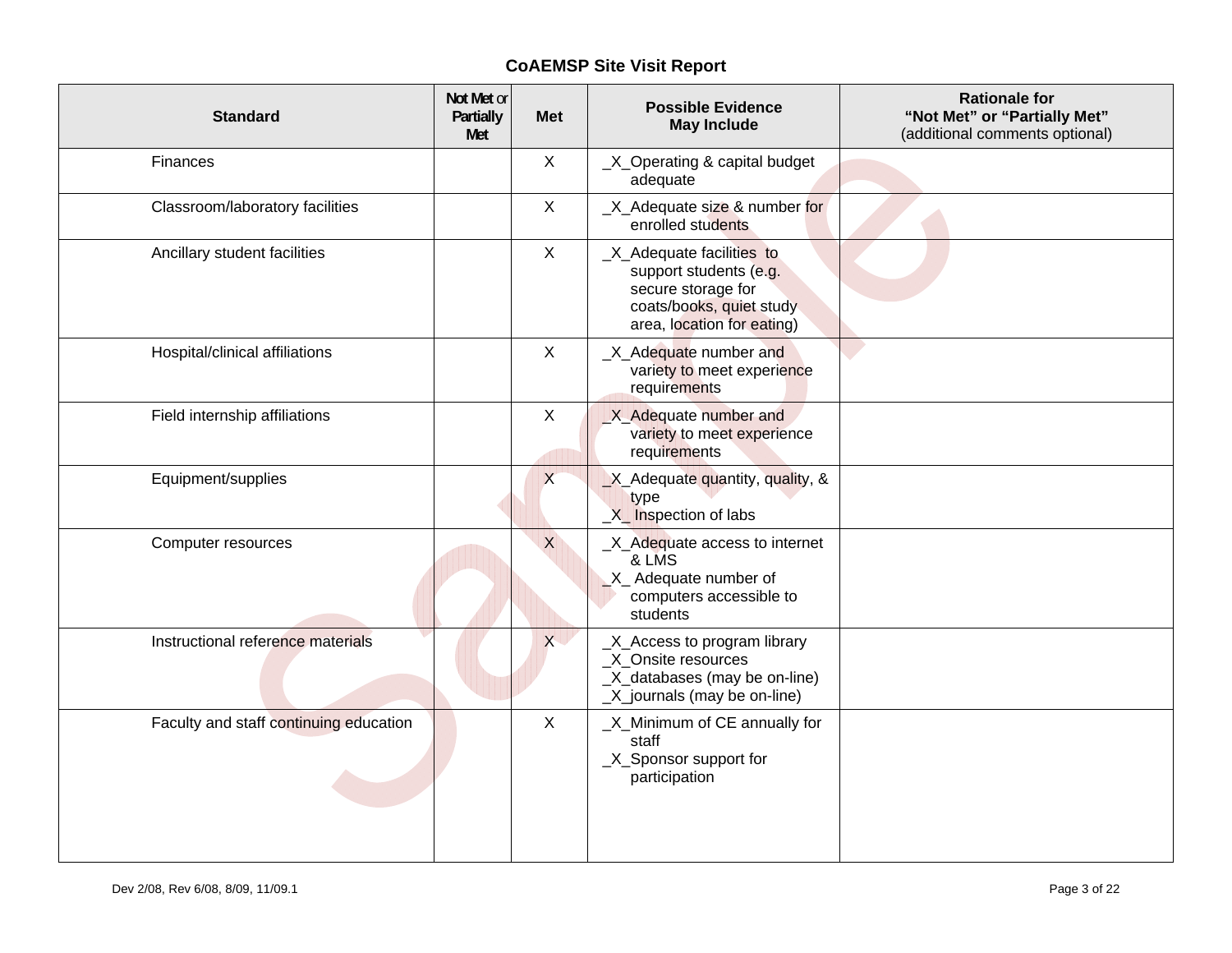| <b>Standard</b>                                                                                                                                                                                                      | Not Met or<br>Partially<br>Met | <b>Met</b>   | <b>Possible Evidence</b><br><b>May Include</b>                                                                                                                                                                                                                                                                                                                                                    | <b>Rationale for</b><br>"Not Met" or "Partially Met"<br>(additional comments optional) |
|----------------------------------------------------------------------------------------------------------------------------------------------------------------------------------------------------------------------|--------------------------------|--------------|---------------------------------------------------------------------------------------------------------------------------------------------------------------------------------------------------------------------------------------------------------------------------------------------------------------------------------------------------------------------------------------------------|----------------------------------------------------------------------------------------|
| 2. Hospital/Clinical Affiliations and<br><b>Field/Internship Affiliations</b>                                                                                                                                        |                                |              |                                                                                                                                                                                                                                                                                                                                                                                                   |                                                                                        |
| Students have access to adequate<br>numbers of patients, proportionally<br>distributed by illness, injury, gender,<br>age, and common problems<br>encountered for the level of care being<br>trained                 |                                | $\mathsf{X}$ | _X_Evidence of adequate<br>number of patients through<br>tracking system<br>_X_Evidence of adequate<br>distribution of patients<br>through tracking system<br>X Clinical sites demonstrate<br>adequate volume.<br>_X_Interview with Medical<br><b>Director</b><br>_X_Interview with clinical<br>preceptors<br><b>X_Interview with field internship</b><br>preceptors<br>X_Interview with students |                                                                                        |
| Hospital /clinical experiences                                                                                                                                                                                       |                                |              |                                                                                                                                                                                                                                                                                                                                                                                                   |                                                                                        |
| <b>Operating Room</b>                                                                                                                                                                                                |                                |              | $-16$ # of hours                                                                                                                                                                                                                                                                                                                                                                                  |                                                                                        |
| Intensive Care Unit /<br>Coronary Care Unit                                                                                                                                                                          |                                |              | $16$ # of hours                                                                                                                                                                                                                                                                                                                                                                                   |                                                                                        |
| Labor and Delivery                                                                                                                                                                                                   |                                |              | $\_16\_$ # of hours                                                                                                                                                                                                                                                                                                                                                                               |                                                                                        |
| Pediatrics                                                                                                                                                                                                           |                                |              | $\_16\_$ # of hours                                                                                                                                                                                                                                                                                                                                                                               |                                                                                        |
| <b>Emergency Department</b>                                                                                                                                                                                          |                                |              | $-48$ # of hours                                                                                                                                                                                                                                                                                                                                                                                  |                                                                                        |
| Other<br>[please specify in Rationale column]                                                                                                                                                                        |                                |              | $\_112$ # of hours                                                                                                                                                                                                                                                                                                                                                                                |                                                                                        |
| B. Personnel                                                                                                                                                                                                         |                                |              |                                                                                                                                                                                                                                                                                                                                                                                                   |                                                                                        |
| The sponsor must appoint sufficient faculty<br>and staff with the necessary qualifications<br>to perform the functions identified in<br>documented job descriptions and to<br>achieve the program's stated goals and |                                | $\mathsf{X}$ |                                                                                                                                                                                                                                                                                                                                                                                                   |                                                                                        |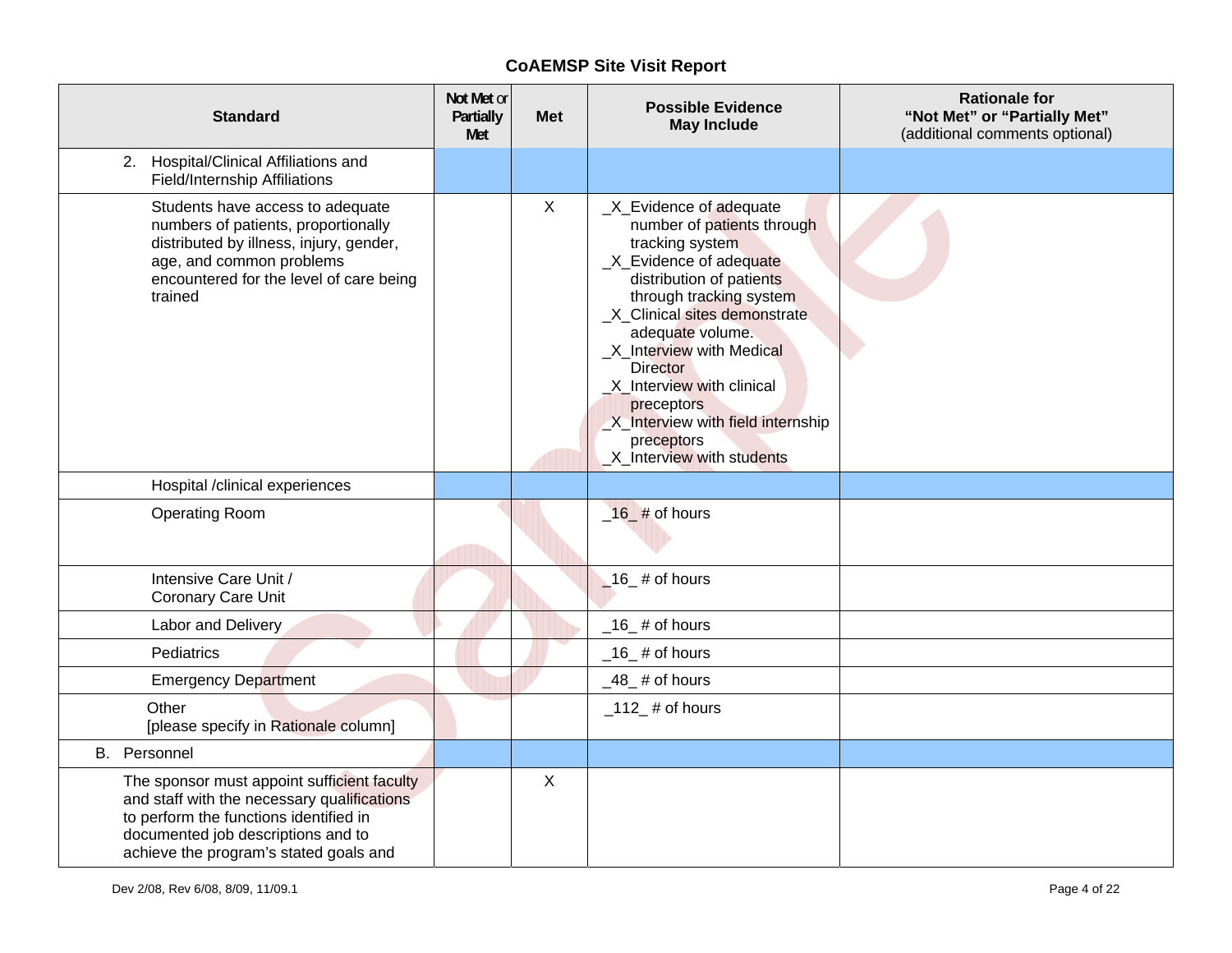| <b>Standard</b>                                                                                                                      | Not Met or<br>Partially<br>Met | <b>Met</b>     | <b>Possible Evidence</b><br><b>May Include</b>                                                                                                                                                                                                                                                                                                                                                                                                                                                                                                                                                                                 | <b>Rationale for</b><br>"Not Met" or "Partially Met"<br>(additional comments optional)                                                                                                                                                                         |
|--------------------------------------------------------------------------------------------------------------------------------------|--------------------------------|----------------|--------------------------------------------------------------------------------------------------------------------------------------------------------------------------------------------------------------------------------------------------------------------------------------------------------------------------------------------------------------------------------------------------------------------------------------------------------------------------------------------------------------------------------------------------------------------------------------------------------------------------------|----------------------------------------------------------------------------------------------------------------------------------------------------------------------------------------------------------------------------------------------------------------|
| outcomes.                                                                                                                            |                                |                |                                                                                                                                                                                                                                                                                                                                                                                                                                                                                                                                                                                                                                |                                                                                                                                                                                                                                                                |
| Job descriptions                                                                                                                     |                                |                |                                                                                                                                                                                                                                                                                                                                                                                                                                                                                                                                                                                                                                |                                                                                                                                                                                                                                                                |
| Program Director                                                                                                                     |                                | $\pmb{\times}$ | _X_ Written Program Director                                                                                                                                                                                                                                                                                                                                                                                                                                                                                                                                                                                                   |                                                                                                                                                                                                                                                                |
| <b>Medical Director</b>                                                                                                              |                                | X              | X Written Medical Director                                                                                                                                                                                                                                                                                                                                                                                                                                                                                                                                                                                                     |                                                                                                                                                                                                                                                                |
| Faculty                                                                                                                              |                                | $\mathsf X$    | _X_ Written Faculty                                                                                                                                                                                                                                                                                                                                                                                                                                                                                                                                                                                                            |                                                                                                                                                                                                                                                                |
| 1. Program Director                                                                                                                  |                                |                |                                                                                                                                                                                                                                                                                                                                                                                                                                                                                                                                                                                                                                |                                                                                                                                                                                                                                                                |
| a. Responsibilities<br>The Program Director must be<br>responsible for all aspects of the<br>program, including, but not limited to: |                                |                |                                                                                                                                                                                                                                                                                                                                                                                                                                                                                                                                                                                                                                |                                                                                                                                                                                                                                                                |
| 1) Administration, organization,<br>supervision of the education<br>program                                                          | $\overline{\mathsf{X}}$        |                | _X_Verified by job description<br>_X_Confirmed average number<br>of hours per week<br>X_Confirmed adequate time<br>allotted to each aspect of<br>program<br>_X_Evidence that Program<br>Director is responsible for:<br>course scheduling, teaching<br>assignments, evaluations,<br>testing, curriculum review &<br>revision, evaluation of faculty<br>& instructors, budgeting, &<br>student records<br>Evidence of a preceptor<br>training program,<br>Dates of orientations<br>Roster of attendees<br>_X_List of preceptors and their<br>locations<br>Evidence of completion of<br>orientation program by each<br>preceptor | Although the program has contact with<br>preceptors annually, not all preceptors get<br>information on the program standards for<br>student evaluation. The program has no<br>written record of completion of the orientation<br>by the individual preceptors. |
| Continuous quality<br>2)<br>improvement of the education                                                                             |                                | X              | _X_Evidence of resource<br>assessment analysis and                                                                                                                                                                                                                                                                                                                                                                                                                                                                                                                                                                             |                                                                                                                                                                                                                                                                |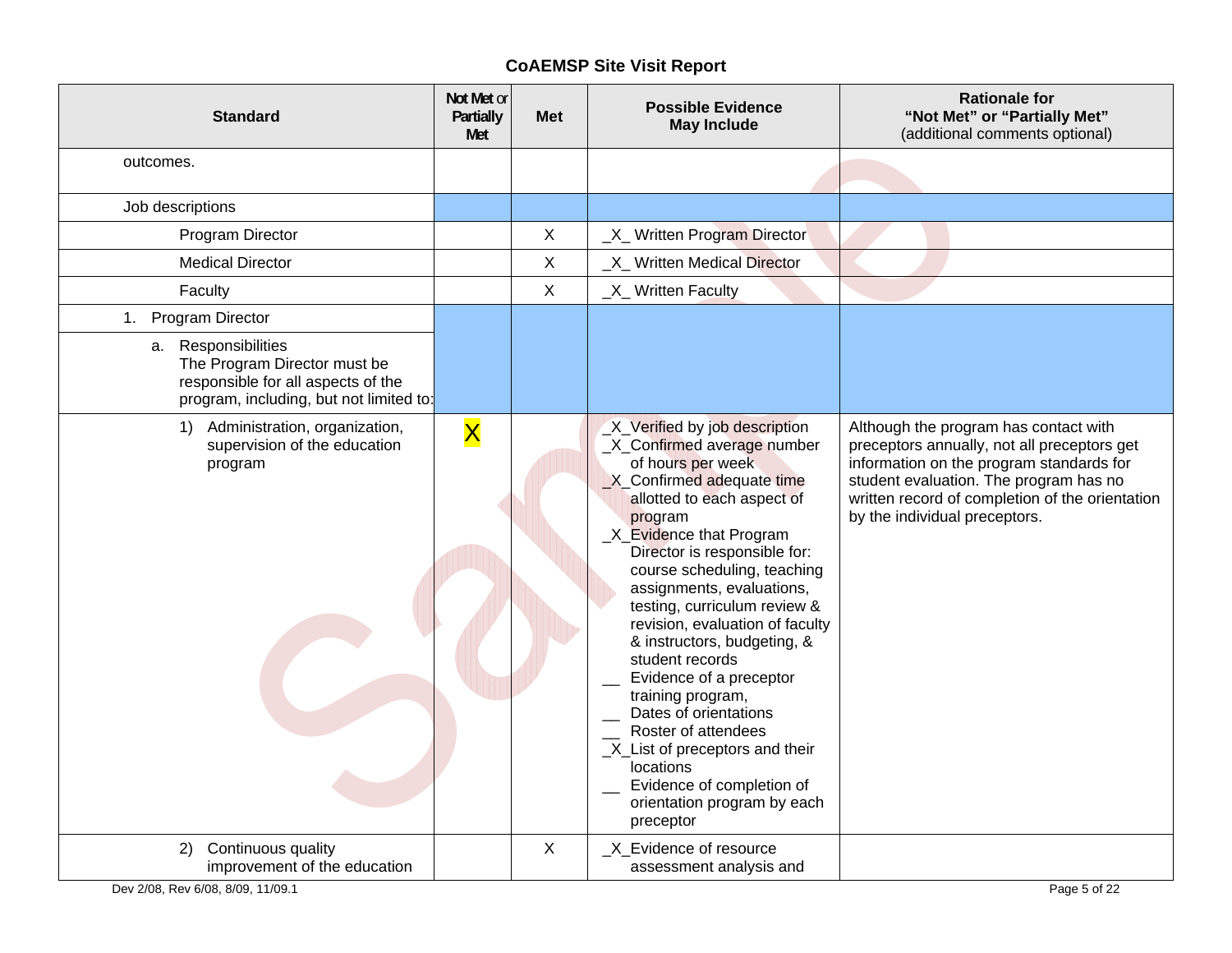| <b>Standard</b>                                                                                        | Not Met or<br>Partially<br>Met | <b>Met</b> | <b>Possible Evidence</b><br><b>May Include</b>                                                                                                                                                                                | <b>Rationale for</b><br>"Not Met" or "Partially Met"<br>(additional comments optional) |
|--------------------------------------------------------------------------------------------------------|--------------------------------|------------|-------------------------------------------------------------------------------------------------------------------------------------------------------------------------------------------------------------------------------|----------------------------------------------------------------------------------------|
| program                                                                                                |                                |            | action plans<br>_X_Evidence of outcomes<br>analysis and action plans<br>_X_Evidence of periodic<br>assessment & review of<br>evaluations of student,<br>faculty, employer, preceptor,<br>clinical & field internship<br>sites |                                                                                        |
| Long range planning and<br>3)<br>ongoing development of the<br>program                                 |                                | X          | _X_Reviewed/discussed long<br>range plans<br>_X_Evidence of implementation<br>of recommendations<br>received<br>X Evidence of curriculum<br>updates                                                                           |                                                                                        |
| Effectiveness of the program<br>4)<br>with systems in place to<br>demonstrate program<br>effectiveness |                                | $\times$   | X_Reviewed/discussed<br>evaluation methods of<br>program effectiveness                                                                                                                                                        |                                                                                        |
| Cooperative involvement with<br>5)<br>the Medical Director                                             |                                | $\times$   | _X_Communicates with Medical<br>Director on a regular basis<br>X_Evidence that Medical<br>Director has adequate<br>participation in program                                                                                   |                                                                                        |
| 6) Adequate controls to assure<br>the quality of delegated<br>responsibilities                         |                                | X          | _X_Evidence of adequate<br>communication among<br>faculty & documentation of<br>decisions, changes                                                                                                                            |                                                                                        |
| Qualifications<br>b.                                                                                   |                                |            |                                                                                                                                                                                                                               |                                                                                        |
| 1) Minimum of a Bachelor's<br>degree                                                                   |                                | X          | _X_Verified by resume<br>_X_Verified by employer                                                                                                                                                                              |                                                                                        |
| Appropriate medical or allied<br>2)<br>health education, training,<br>experience                       |                                | X          | _X_Verified by resume                                                                                                                                                                                                         |                                                                                        |
| 3) Knowledgeable about methods                                                                         |                                | X          | _X_Verified by discussion                                                                                                                                                                                                     |                                                                                        |
| Dev 2/08, Rev 6/08, 8/09, 11/09.1                                                                      |                                |            |                                                                                                                                                                                                                               | Page 6 of 22                                                                           |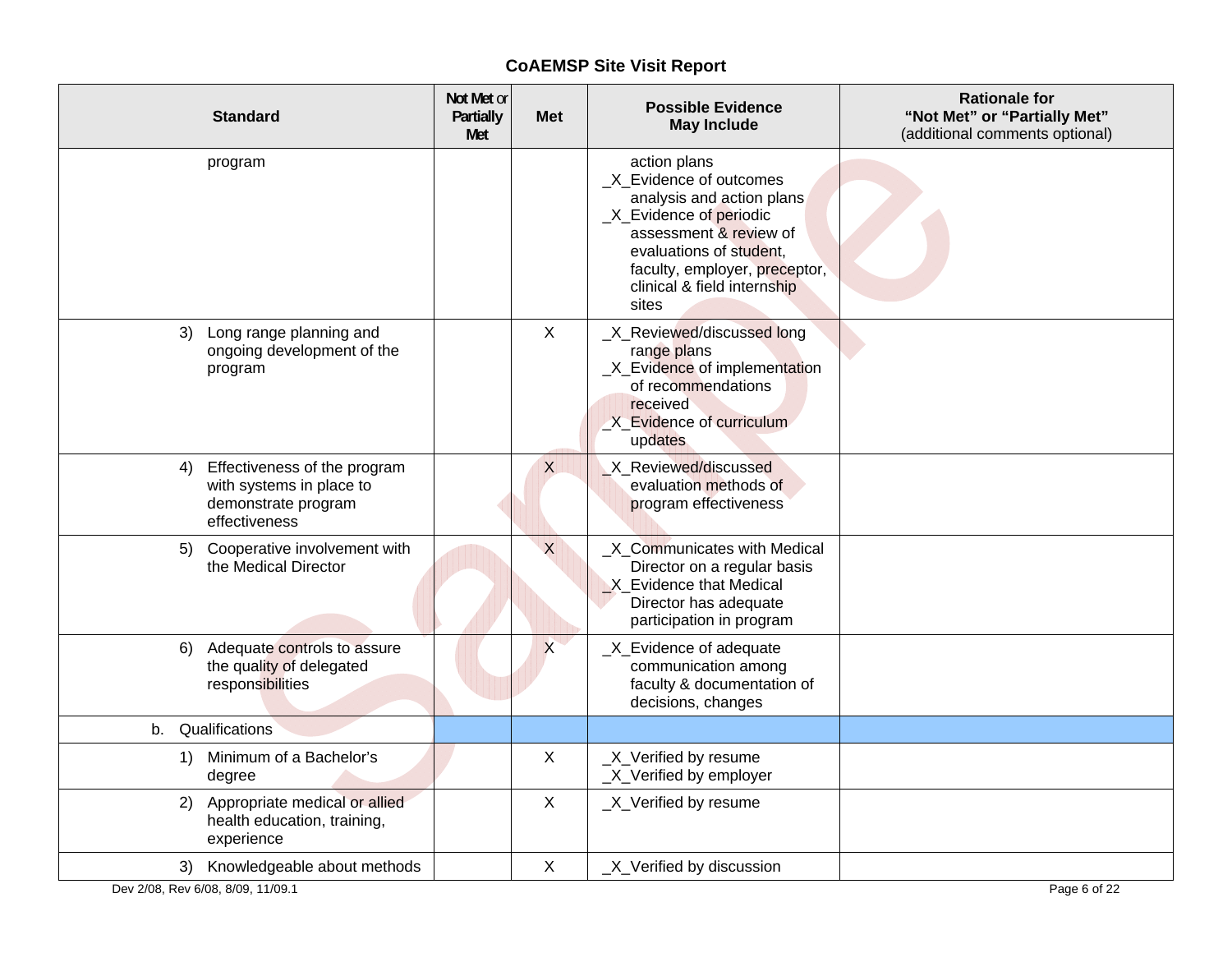| <b>Standard</b>                                                                                                                        | Not Met or<br>Partially<br>Met | <b>Met</b>       | <b>Possible Evidence</b><br><b>May Include</b>                                                                                                                  | <b>Rationale for</b><br>"Not Met" or "Partially Met"<br>(additional comments optional)                                                                |
|----------------------------------------------------------------------------------------------------------------------------------------|--------------------------------|------------------|-----------------------------------------------------------------------------------------------------------------------------------------------------------------|-------------------------------------------------------------------------------------------------------------------------------------------------------|
| of instruction, testing,<br>evaluation of students                                                                                     |                                |                  |                                                                                                                                                                 |                                                                                                                                                       |
| Field experience in delivery of<br>4)<br>out-of-hospital emergency care                                                                |                                | $\mathsf{X}$     | X_Verified by resume<br>_X_Verified by discussion                                                                                                               |                                                                                                                                                       |
| Academic training & preparation<br>5)<br>related to emergency medical<br>services at least equivalent to<br>program graduates          |                                | $\sf X$          | _X_Verified by resume                                                                                                                                           |                                                                                                                                                       |
| Knowledgeable concerning<br>6)<br>current: national curricula,<br>accreditation, registration, and<br>state certification or licensure |                                | $\sf X$          | _X_Verified by discussion with<br>Program Director<br>_X_Verified by discussion with<br>faculty                                                                 |                                                                                                                                                       |
| 2. Medical Director                                                                                                                    |                                |                  |                                                                                                                                                                 |                                                                                                                                                       |
| Responsibilities: responsible for all<br>а.<br>medical aspects of the program                                                          |                                |                  |                                                                                                                                                                 |                                                                                                                                                       |
| Review & approval of<br>1)<br>educational content for<br>appropriateness & medical<br>content                                          |                                | $\boldsymbol{X}$ | $X$ Verified by emails<br>X Verified by signature on<br>curriculum                                                                                              |                                                                                                                                                       |
| Review & approval of quality of<br>2)<br>medical instruction,<br>supervision, & evaluation of<br>students in all areas                 |                                | $\times$         | _X_Review program evaluation<br>reviews<br>X_Evidence that Medical<br>Director reviews student,<br>program, clinical, field,<br>graduate, & employer<br>surveys |                                                                                                                                                       |
| Review & approval of progress<br>3)<br>of each student throughout the<br>program: assist in development<br>of corrective measures      |                                | X                | _X_Evidence of process for<br>Medical Director review and<br>approval                                                                                           |                                                                                                                                                       |
| Assurance of competency of<br>4)<br>each graduate in cognitive,<br>psychomotor, & affective<br>domains                                 | $\overline{\textbf{X}}$        |                  | <b>Evidence that the Medical</b><br>Director attests that students<br>meet terminal competencies                                                                | No Terminal Competency sign-offs occur<br>from the medical director attesting to the<br>competence of the graduates in the three<br>learning domains. |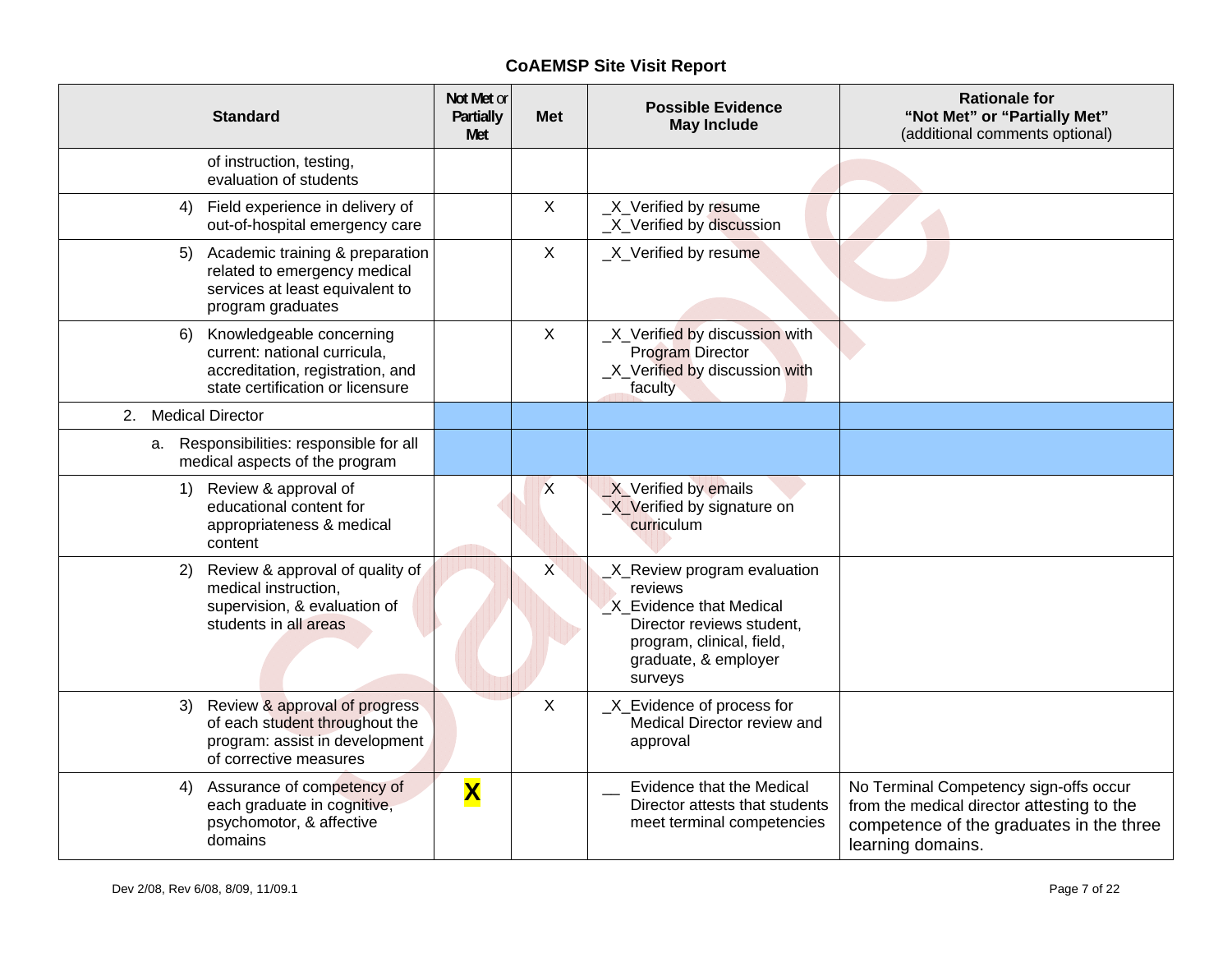| <b>Standard</b>                                                                                                                                                            | Not Met or<br>Partially<br>Met | Met          | <b>Possible Evidence</b><br><b>May Include</b>                                                                                                                                                                                                                                                                                  | <b>Rationale for</b><br>"Not Met" or "Partially Met"<br>(additional comments optional) |
|----------------------------------------------------------------------------------------------------------------------------------------------------------------------------|--------------------------------|--------------|---------------------------------------------------------------------------------------------------------------------------------------------------------------------------------------------------------------------------------------------------------------------------------------------------------------------------------|----------------------------------------------------------------------------------------|
| Responsible for cooperative<br>5)<br>involvement with Program<br>Director                                                                                                  |                                | X            | _X_Communicates with Program<br>Director on a regular basis                                                                                                                                                                                                                                                                     |                                                                                        |
| 6) Adequate controls to assure<br>quality of delegated<br>responsibilities                                                                                                 |                                | $\mathsf{X}$ | _X_Regular communication with<br>co- or Associate Medical<br><b>Directors</b><br>_X_Exercise of supervision of<br>Co- or Associate Medical<br>Directors fulfilling their<br>responsibilities<br>_X_Overall verification by<br>Medical Director of duties 2,<br>3, and 4 for all program<br>graduates, regardless of<br>location |                                                                                        |
| Qualifications<br>b.                                                                                                                                                       |                                |              |                                                                                                                                                                                                                                                                                                                                 |                                                                                        |
| 1) Currently licensed to practice<br>medicine in the US, authorized<br>in the local region with<br>experience & current<br>knowledge of emergency care                     |                                | X            | X_Verified by resume<br>X State license<br>X Verified by interview with<br><b>Medical Director</b>                                                                                                                                                                                                                              |                                                                                        |
| Adequate training or<br>2)<br>experience in delivery of out of<br>hospital emergency care<br>including proper care &<br>transport, medical direction, QI<br>in EMS systems |                                | X            | X_Verified by resume<br>X_Verified by interview with<br><b>Medical Director</b>                                                                                                                                                                                                                                                 |                                                                                        |
| Active member of local medical<br>3)<br>community & participate in<br>professional activities                                                                              |                                | X            | _X_Verified by resume<br>_X_Verified by interview with<br><b>Medical Director</b>                                                                                                                                                                                                                                               |                                                                                        |
| 4) Knowledgeable about EMS<br>education including<br>professional, legislative,<br>regulatory issues                                                                       |                                | X            | _X_Verified by interview with<br><b>Medical Director</b><br>_X_Verified by discussion with<br>Program Director & Faculty                                                                                                                                                                                                        |                                                                                        |
| 3. Faculty                                                                                                                                                                 |                                |              |                                                                                                                                                                                                                                                                                                                                 |                                                                                        |
| a. Responsibilities                                                                                                                                                        |                                |              |                                                                                                                                                                                                                                                                                                                                 |                                                                                        |
| Dev 2/08, Rev 6/08, 8/09, 11/09.1                                                                                                                                          |                                |              |                                                                                                                                                                                                                                                                                                                                 | Page 8 of 22                                                                           |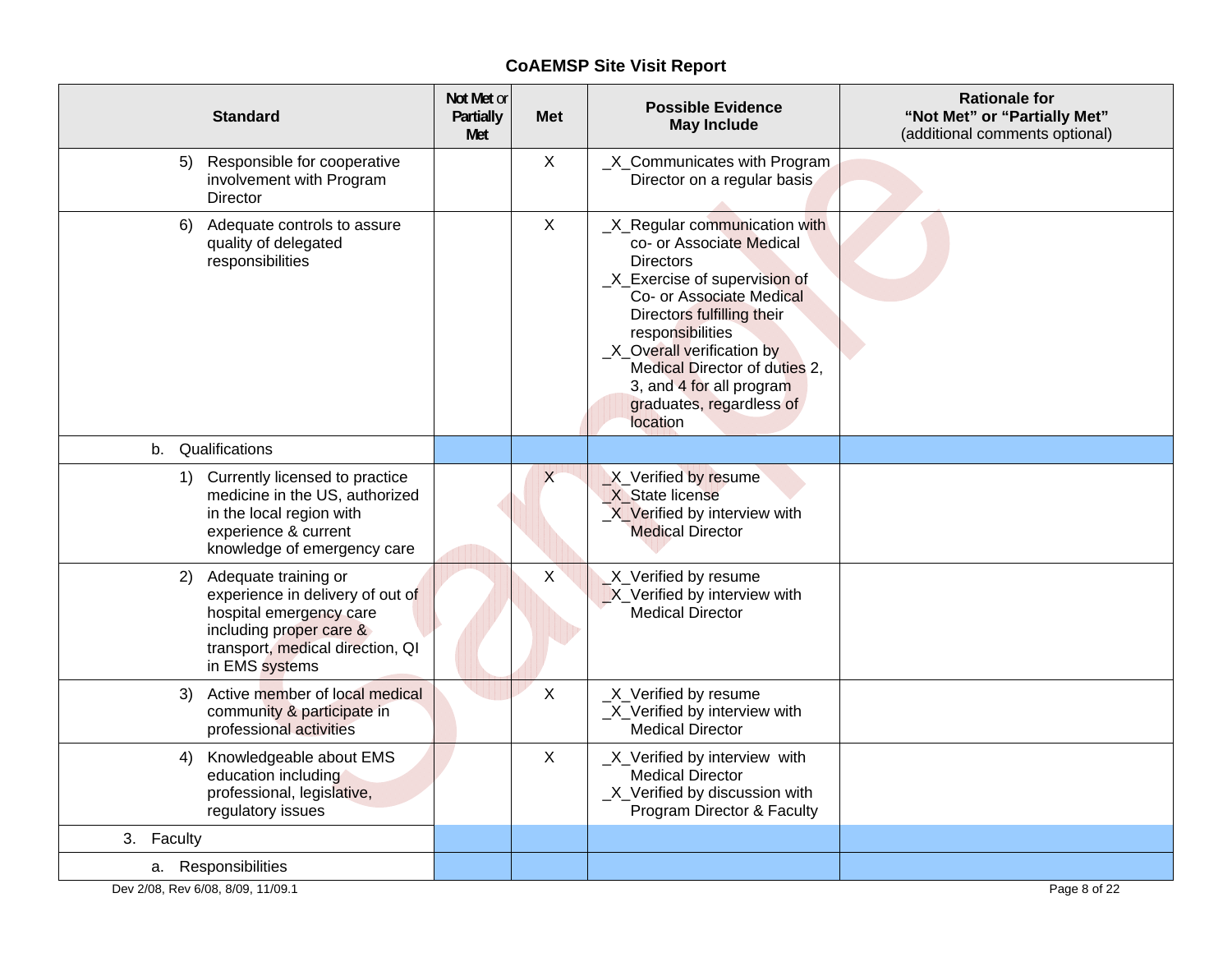| <b>Standard</b>                                                                                                                                                  | Not Met or<br>Partially<br>Met | <b>Met</b> | <b>Possible Evidence</b><br><b>May Include</b>                                                                                                                                                                                                                 | <b>Rationale for</b><br>"Not Met" or "Partially Met"<br>(additional comments optional) |
|------------------------------------------------------------------------------------------------------------------------------------------------------------------|--------------------------------|------------|----------------------------------------------------------------------------------------------------------------------------------------------------------------------------------------------------------------------------------------------------------------|----------------------------------------------------------------------------------------|
| Designated Faculty to coordinate<br>supervision & provide frequent<br>assessments on progress toward<br>meeting requirements in each<br>component of the program |                                | X          | _X_Evidence of adequate<br>number of faculty for the<br>number of enrolled students<br>_X_Evidence of adequate faculty<br>assigned to monitor students<br>in clinical & field internship<br>areas<br>_X_Review of schedules for<br>assignments/teaching load   |                                                                                        |
| b. Qualifications                                                                                                                                                |                                |            |                                                                                                                                                                                                                                                                |                                                                                        |
| Knowledgeable in course content &<br>effective in teaching;                                                                                                      |                                | X          | _X_Verified by resume<br>_X_Verified by discussion                                                                                                                                                                                                             |                                                                                        |
| Capable through academic<br>preparation, training & experience                                                                                                   |                                | X          | X_Verified by resume<br>X_Verified by clinical &<br>educational credentials                                                                                                                                                                                    |                                                                                        |
| C. Curriculum                                                                                                                                                    |                                |            |                                                                                                                                                                                                                                                                |                                                                                        |
| 1. Ensures achievement of program goals<br>& teaching domains;                                                                                                   |                                | X          | X Reviewed program goals                                                                                                                                                                                                                                       |                                                                                        |
| Appropriate sequence of classroom,<br>laboratory, clinical, & field internship<br>activities;                                                                    |                                | $\times$   | _X_Reviewed schedule for<br>didactic, lab, clinical, field<br>component<br>X_Verified scheduling of<br>components in appropriate<br>sequence<br>_X_Evidence that the majority of<br>the field internship occurs<br>following the didactic &<br>clinical phases |                                                                                        |
| Instruction based on clearly written<br>course syllabi describing learning<br>goals, course objectives, &<br>competencies;                                       |                                | X          | _X_Reviewed course syllabus<br>_X_Evidence of complete lesson<br>plans for the curricula<br>_X_Evidence of complete list<br>terminal competencies                                                                                                              |                                                                                        |
| Meets or exceeds content &<br>competency of current national                                                                                                     |                                | X          | _X_Reviewed schedule<br>X_Reviewed a sample of                                                                                                                                                                                                                 |                                                                                        |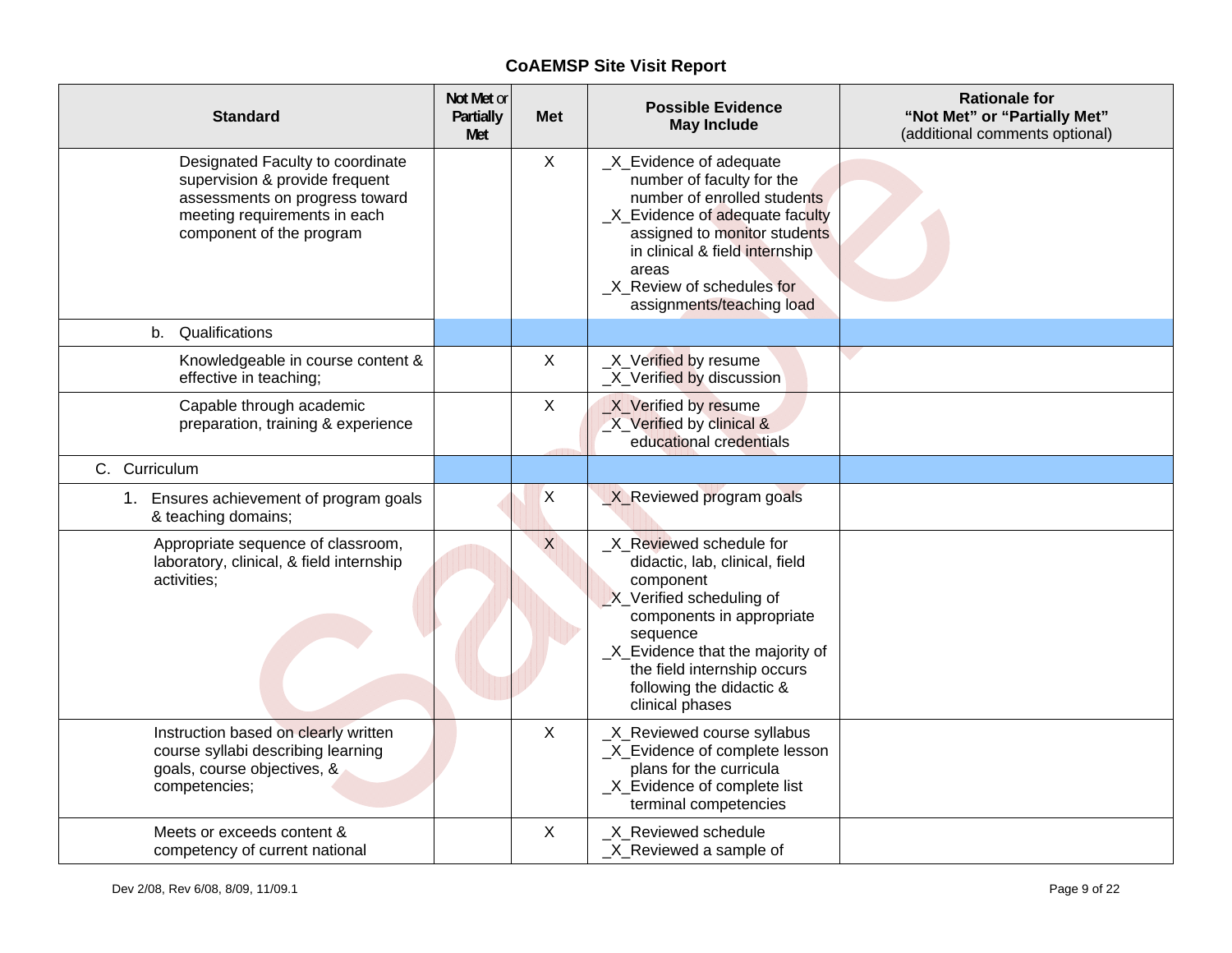| <b>Standard</b>                                                                                                                                                                    | Not Met or<br>Partially<br>Met | <b>Met</b>   | <b>Possible Evidence</b><br><b>May Include</b>                                                                                                                                                                                                                                                                                                                                                                                                                                                    | <b>Rationale for</b><br>"Not Met" or "Partially Met"<br>(additional comments optional) |
|------------------------------------------------------------------------------------------------------------------------------------------------------------------------------------|--------------------------------|--------------|---------------------------------------------------------------------------------------------------------------------------------------------------------------------------------------------------------------------------------------------------------------------------------------------------------------------------------------------------------------------------------------------------------------------------------------------------------------------------------------------------|----------------------------------------------------------------------------------------|
| standards documents                                                                                                                                                                |                                |              | lesson plans<br>_X_Verified by discussion with<br>employers<br>X Academic credit provided                                                                                                                                                                                                                                                                                                                                                                                                         |                                                                                        |
| 2. Tracks number of times each student<br>successfully performs each of the<br>competencies required according to<br>patient age, pathology, complaint,<br>gender, & interventions |                                | $\mathsf{X}$ | _X_Reviewed tracking system to<br>verify the system's capability<br>to allow determination of the<br>students meeting required<br>elements<br>_X_Tracking system defines the<br>Minimum requirements for<br>completion or method to<br>determine competency and<br>mechanism to insure that all<br>students meet the standard<br>X_Tracking system documents<br>the successful performance<br>of the required<br>competencies for each<br>student.                                                |                                                                                        |
| 3. Field internship provides opportunity to<br>serve as team leader in a variety of<br><b>ALS</b> situations                                                                       |                                | $\times$     | X_Reviewed field internship<br>documentation for<br>verification of team leader<br>performance for each<br>student<br>X_Discussion with students &<br>graduates of team leader<br>performance<br>X Discussion with field<br>preceptors of team leader<br>performance<br>_X_Discussion with employers<br>_X_Evidence of consistent<br>preceptor assignments for<br>effective team leader<br>performance<br>_X_Evidence of preceptor<br>training for inter-rater<br>reliability for consistent team |                                                                                        |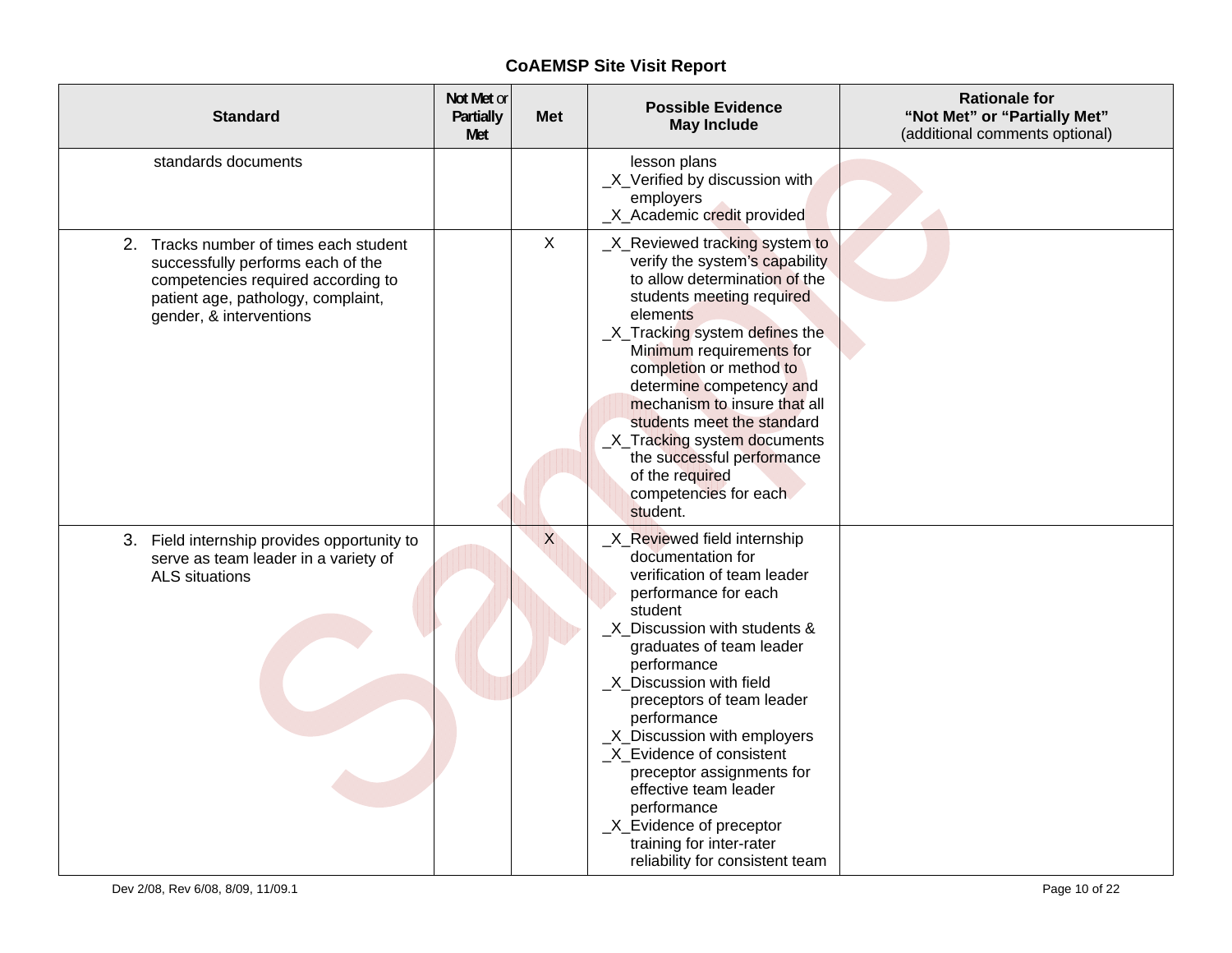| <b>Standard</b>                                                                                                                                                                                                | Not Met or<br>Partially<br>Met | <b>Met</b>   | <b>Possible Evidence</b><br><b>May Include</b>                                                                                                                                                                                                                                                                                                                                                                                                                     | <b>Rationale for</b><br>"Not Met" or "Partially Met"<br>(additional comments optional) |
|----------------------------------------------------------------------------------------------------------------------------------------------------------------------------------------------------------------|--------------------------------|--------------|--------------------------------------------------------------------------------------------------------------------------------------------------------------------------------------------------------------------------------------------------------------------------------------------------------------------------------------------------------------------------------------------------------------------------------------------------------------------|----------------------------------------------------------------------------------------|
|                                                                                                                                                                                                                |                                |              | leader performance                                                                                                                                                                                                                                                                                                                                                                                                                                                 |                                                                                        |
| D. Resource Assessment                                                                                                                                                                                         |                                |              |                                                                                                                                                                                                                                                                                                                                                                                                                                                                    |                                                                                        |
| Annually assess appropriateness&<br>effectiveness of required resources;                                                                                                                                       |                                | X            | _X_Completed Resource<br><b>Assessment Matrix</b><br>_X_Raw surveys administered to<br>all students at least annually                                                                                                                                                                                                                                                                                                                                              |                                                                                        |
| Assessment results are the basis for<br>planning & change;                                                                                                                                                     |                                | $\mathsf{X}$ | X_Evidence of documentation<br>of implemented changes                                                                                                                                                                                                                                                                                                                                                                                                              |                                                                                        |
| Action plan developed when deficiencies<br>identified                                                                                                                                                          |                                | $\mathsf{X}$ | _X_Evidence of action plans                                                                                                                                                                                                                                                                                                                                                                                                                                        |                                                                                        |
| Documentation of action plan and<br>measurement of results                                                                                                                                                     |                                | X            | X Evidence of review of results<br>of action plans                                                                                                                                                                                                                                                                                                                                                                                                                 |                                                                                        |
| IV. Student and Graduate<br><b>Evaluation/Assessment</b>                                                                                                                                                       |                                |              |                                                                                                                                                                                                                                                                                                                                                                                                                                                                    |                                                                                        |
| A. Student Evaluation                                                                                                                                                                                          |                                |              |                                                                                                                                                                                                                                                                                                                                                                                                                                                                    |                                                                                        |
| 1. Frequency & Purpose                                                                                                                                                                                         |                                |              |                                                                                                                                                                                                                                                                                                                                                                                                                                                                    |                                                                                        |
| Evaluation conducted on a recurrent<br>basis, sufficient frequency to provide<br>students & faculty with valid & timely<br>indications of progress toward<br>achievement of competencies &<br>learning domains |                                | $\mathsf{x}$ | _X_Validity and reliability<br>assessments of program<br>exams<br>X_Feedback mechanisms by<br>program to students<br>indicating progress toward<br>achievement of<br>competencies<br>_X_Evidence of demonstration<br>of skill mastery prior to<br>entering clinical areas<br>_X_Reviewed a sample of<br>exams for content validity,<br>quality<br>_X_Evidence of summative<br>program evaluation at the<br>end of the course of study<br>(at a minimum cognitive & |                                                                                        |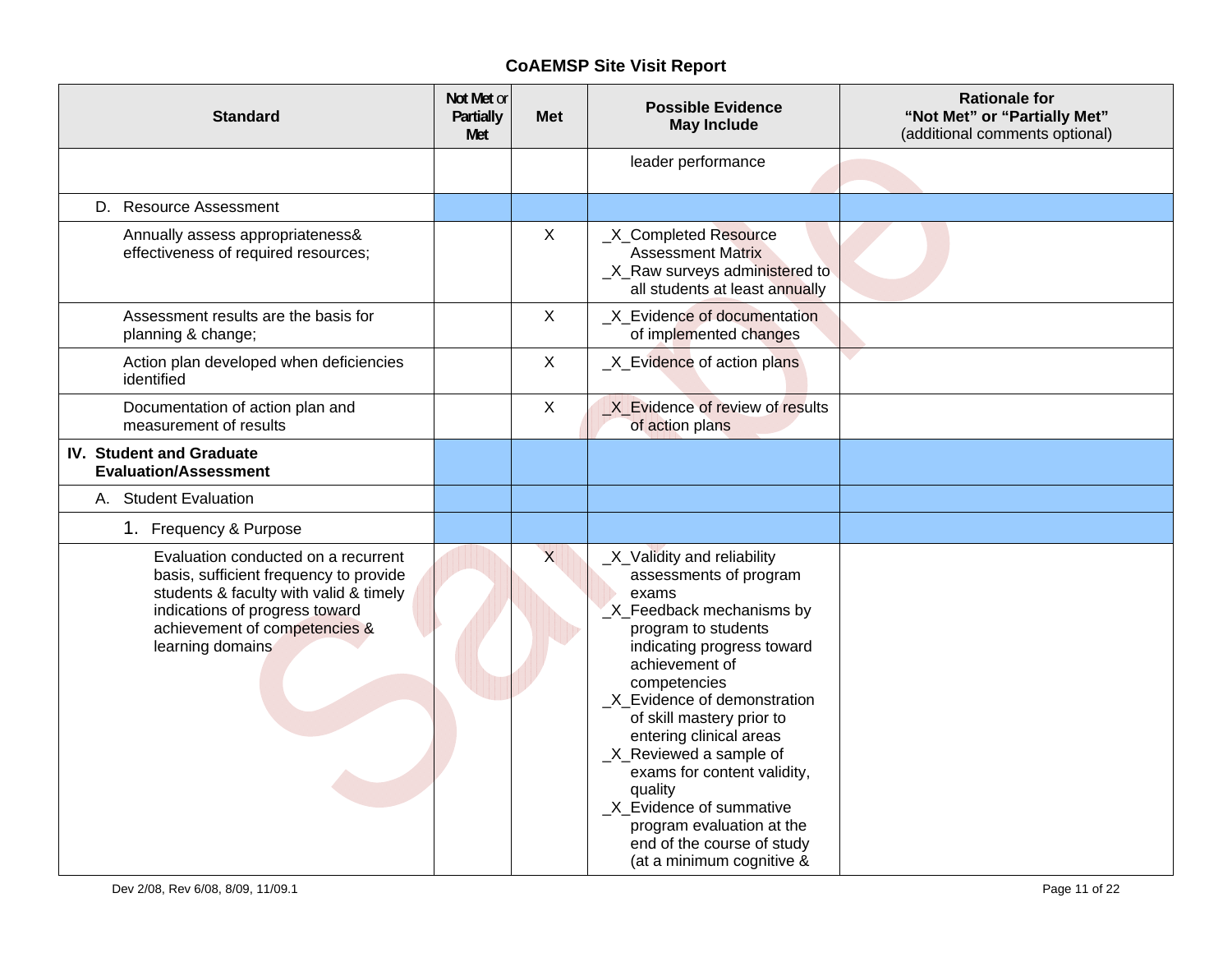| <b>Standard</b>                                                                                                                                                       | Not Met or<br>Partially<br>Met | Met          | <b>Possible Evidence</b><br><b>May Include</b>                                                                                                                                                                                                                                 | <b>Rationale for</b><br>"Not Met" or "Partially Met"<br>(additional comments optional) |
|-----------------------------------------------------------------------------------------------------------------------------------------------------------------------|--------------------------------|--------------|--------------------------------------------------------------------------------------------------------------------------------------------------------------------------------------------------------------------------------------------------------------------------------|----------------------------------------------------------------------------------------|
|                                                                                                                                                                       |                                |              | skill, scenario evaluation)<br>_X_Documentation of<br>summative competency<br>assessment for cognitive,<br>clinical, & field components<br>_X_Evidence of adequate<br>clinical & field internship<br>supervision by faculty<br>_X_Reviewed process for<br>grading, remediation |                                                                                        |
| 2. Documentation                                                                                                                                                      |                                |              |                                                                                                                                                                                                                                                                                |                                                                                        |
| Records maintained in sufficient detail<br>to document learning progress &<br>achievements                                                                            |                                | $\mathsf{X}$ | X Reviewed student records<br>X_Reviewed attendance<br>policy/records<br>_X_Reviewed grade book                                                                                                                                                                                |                                                                                        |
| <b>B.</b> Outcomes                                                                                                                                                    |                                |              |                                                                                                                                                                                                                                                                                |                                                                                        |
| 1. Outcomes Assessment                                                                                                                                                |                                |              |                                                                                                                                                                                                                                                                                |                                                                                        |
| Periodically assesses effectiveness in<br>achieving stated goals & learning<br>domains;                                                                               |                                |              | <b>DATA REQUIRED FOR</b><br><b>CAAHEP ACCREDITED</b><br><b>PROGRAMS ONLY</b>                                                                                                                                                                                                   |                                                                                        |
| Results reflected in the review & timely<br>revision of program                                                                                                       |                                |              | X Retention meets threshold<br>X_National or State licensing<br>exam results meet threshold                                                                                                                                                                                    |                                                                                        |
| Assessments include: exit point<br>completion, graduate satisfaction,<br>employer satisfaction, job placement,<br>state licensing or national registration<br>results |                                |              | _X_Positive placement meets<br>threshold<br>X_Reviewed completed<br>graduate and employer<br>surveys<br>_X_Graduate and employer<br>surveys meet thresholds                                                                                                                    |                                                                                        |
| 2. Outcomes Reporting                                                                                                                                                 |                                |              |                                                                                                                                                                                                                                                                                |                                                                                        |
| Periodically submits goals, learning<br>domains, evaluations systems,<br>outcomes, analysis of outcomes &<br>appropriate action plan                                  |                                | X            | _X_Evidence of implemented<br>changes, if they were<br>needed                                                                                                                                                                                                                  |                                                                                        |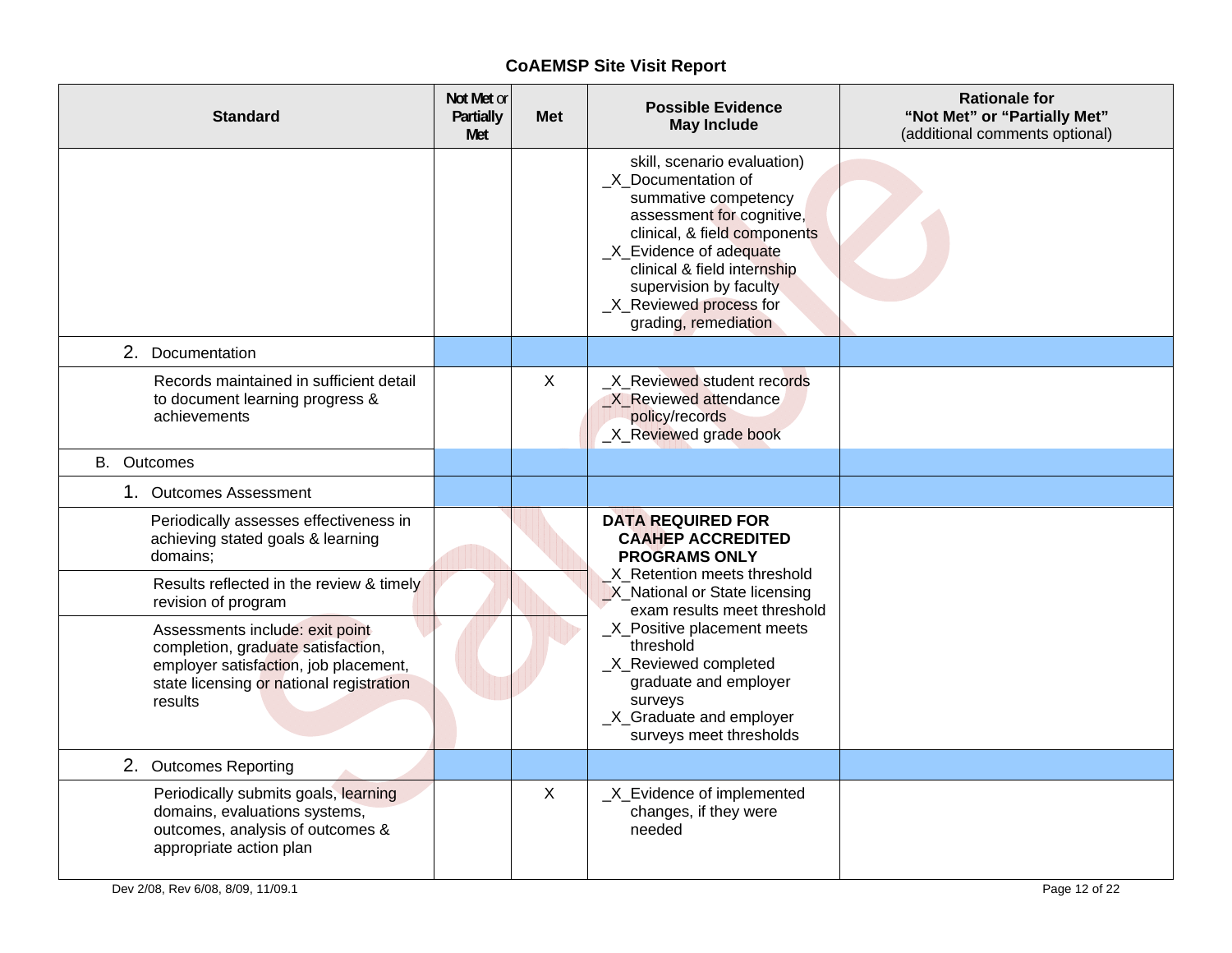| <b>Standard</b>                                                      | Not Met or<br>Partially<br>Met | <b>Met</b>                | <b>Possible Evidence</b><br><b>May Include</b>                                                                                                                 | <b>Rationale for</b><br>"Not Met" or "Partially Met"<br>(additional comments optional) |
|----------------------------------------------------------------------|--------------------------------|---------------------------|----------------------------------------------------------------------------------------------------------------------------------------------------------------|----------------------------------------------------------------------------------------|
|                                                                      |                                |                           |                                                                                                                                                                |                                                                                        |
| <b>V.</b> Fair Practices                                             |                                |                           |                                                                                                                                                                |                                                                                        |
| A. Publications & Disclosure                                         |                                |                           |                                                                                                                                                                |                                                                                        |
| 1. Announcements, catalogs, advertising<br>are accurate              |                                | $\sf X$                   | _X_Reviewed course catalog &<br>materials<br>_X_Verified by discussion with<br>students & graduates                                                            |                                                                                        |
| 2. Make known to applicants and<br>students:<br>accreditation status |                                | $\boldsymbol{\mathsf{X}}$ | _X_Reviewed school catalog<br>X Reviewed student<br>handbook, course syllabi for<br>required content<br>X Verified by discussion with<br>students & graduates  |                                                                                        |
| accrediting agency contact information                               |                                | X                         | X_Reviewed school catalog<br>X Reviewed student<br>handbook, course syllabi for<br>required content<br>X Verified by discussion with<br>students & graduates   |                                                                                        |
| admissions policies & practices                                      |                                | $\overline{X}$            | _X_Reviewed school catalog<br>X Reviewed student<br>handbook, course syllabi for<br>required content<br>_X_Verified by discussion with<br>students & graduates |                                                                                        |
| technical standards of functional job<br>analysis                    |                                | $\mathsf{X}$              | _X_Reviewed school catalog<br>X Reviewed student<br>handbook, course syllabi for<br>required content<br>_X_Verified by discussion with<br>students & graduates |                                                                                        |
| policies on advanced placement                                       |                                | $\mathsf{X}$              | _X_Reviewed school catalog<br>_X_Reviewed student<br>handbook, course syllabi for<br>required content<br>_X_Verified by discussion with                        |                                                                                        |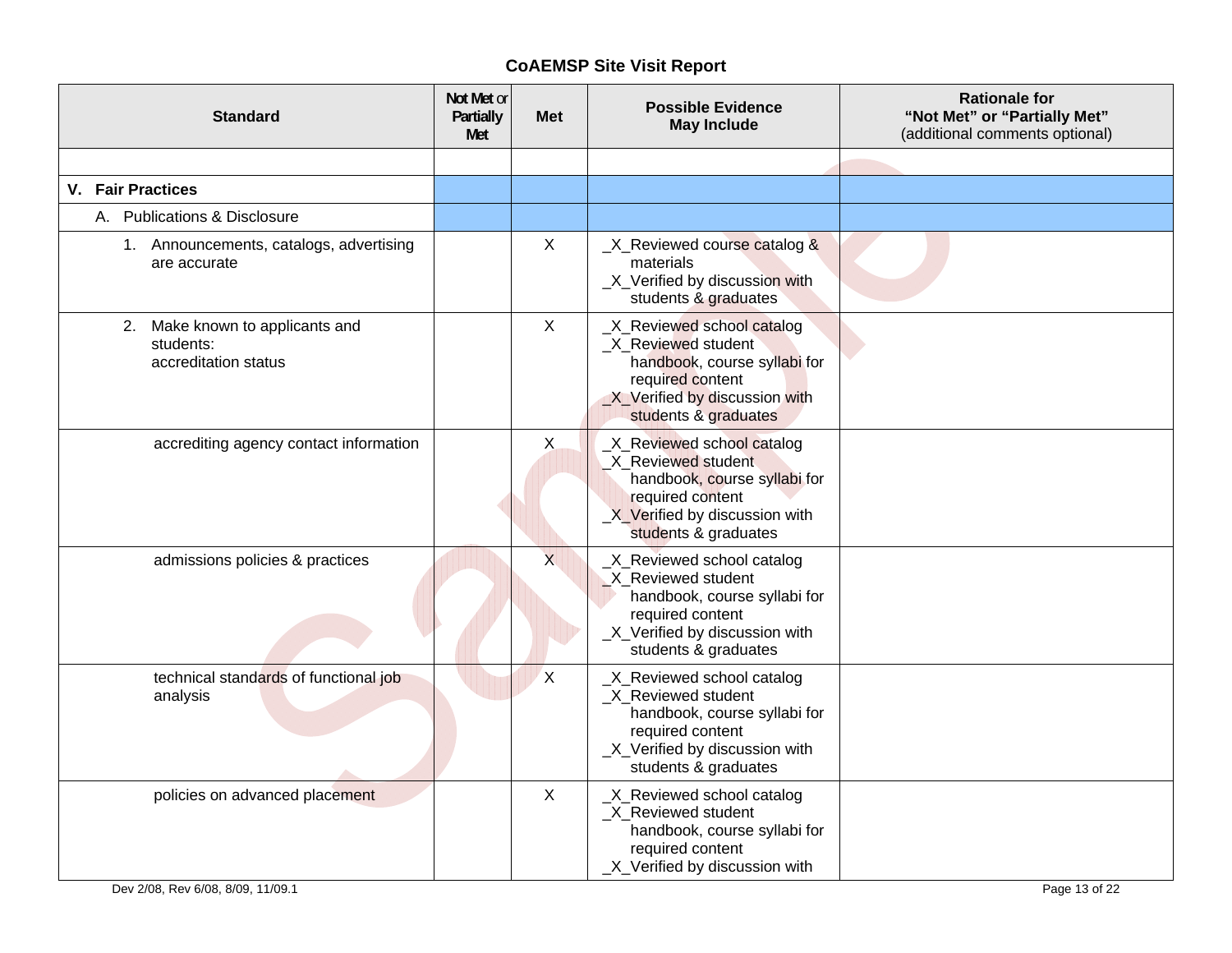| <b>Standard</b>                                    | Not Met or<br>Partially<br>Met | <b>Met</b>   | <b>Possible Evidence</b><br><b>May Include</b>                                                                                                                  | <b>Rationale for</b><br>"Not Met" or "Partially Met"<br>(additional comments optional) |
|----------------------------------------------------|--------------------------------|--------------|-----------------------------------------------------------------------------------------------------------------------------------------------------------------|----------------------------------------------------------------------------------------|
|                                                    |                                |              | students & graduates                                                                                                                                            |                                                                                        |
| transfer of credits                                |                                | $\mathsf{X}$ | _X_Reviewed school catalog<br>X Reviewed student<br>handbook, course syllabi for<br>required content<br>_X_Verified by discussion with<br>students & graduates  |                                                                                        |
| credits for experiential learning                  |                                | X            | X_Reviewed school catalog<br>_X_Reviewed student<br>handbook, course syllabi for<br>required content<br>_X_Verified by discussion with<br>students & graduates  |                                                                                        |
| number of credits for completion                   |                                | X            | X_Reviewed school catalog<br>X Reviewed student<br>handbook, course syllabi for<br>required content<br>X Verified by discussion with<br>students & graduates    |                                                                                        |
| tuition/fees required                              |                                | $\times$     | _X_Reviewed school catalog<br>X Reviewed student<br>handbook, course syllabi for<br>required content<br>_X_Verified by discussion with<br>students & graduates  |                                                                                        |
| policies & processes for withdrawal &<br>refunds   |                                | X            | _X_Reviewed school catalog<br>_X_Reviewed student<br>handbook, course syllabi for<br>required content<br>_X_Verified by discussion with<br>students & graduates |                                                                                        |
| Make known to students:<br>3.<br>Academic calendar |                                | $\mathsf{X}$ | _X_Reviewed student<br>handbook, college catalog<br>_X_Reviewed course syllabi<br>_X_Reviewed clinical orientation<br>process<br>X Verified by discussion with  |                                                                                        |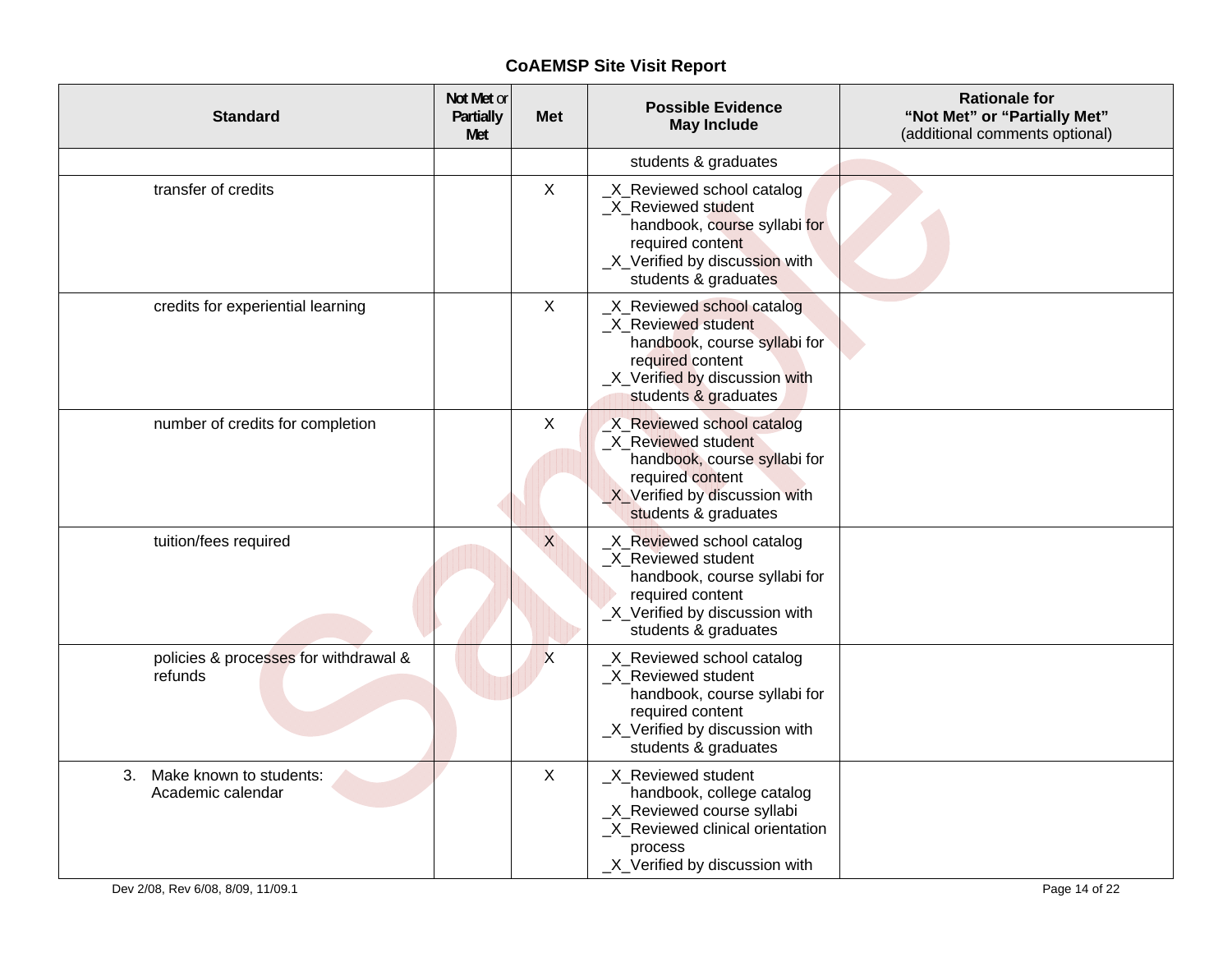| <b>Standard</b>                                                                                                                                                          | Not Met or<br>Partially<br>Met | Met          | <b>Possible Evidence</b><br><b>May Include</b>                                                                                                                                          | <b>Rationale for</b><br>"Not Met" or "Partially Met"<br>(additional comments optional) |
|--------------------------------------------------------------------------------------------------------------------------------------------------------------------------|--------------------------------|--------------|-----------------------------------------------------------------------------------------------------------------------------------------------------------------------------------------|----------------------------------------------------------------------------------------|
|                                                                                                                                                                          |                                |              | students & graduates                                                                                                                                                                    |                                                                                        |
| Student grievance procedure                                                                                                                                              |                                | $\mathsf{X}$ | _X_Reviewed student<br>handbook, college catalog<br>_X_Reviewed course syllabi<br>_X_Reviewed clinical orientation<br>process<br>_X_Verified by discussion with<br>students & graduates |                                                                                        |
| Criteria for successful completion of<br>each program segment & graduation                                                                                               |                                | $\sf X$      | X_Reviewed student<br>handbook, college catalog<br>X_Reviewed course syllabi<br>X Reviewed clinical orientation<br>process<br>_X_Verified by discussion with<br>students & graduates    |                                                                                        |
| Policies regarding performing clinical<br>work                                                                                                                           |                                | $\times$     | X Reviewed student<br>handbook, college catalog<br>X Reviewed course syllabi<br>_X_Reviewed clinical orientation<br>process<br>_X_Verified by discussion with<br>students & graduates   |                                                                                        |
| B. Lawful and Non-discriminatory Practices:                                                                                                                              |                                |              |                                                                                                                                                                                         |                                                                                        |
| Student & Faculty recruitment, student<br>admission, and Faculty employment<br>practices are non-discriminatory & in<br>accordance with Federal & state<br>requirements; |                                | X            | X Reviewed student<br>handbook, college catalog<br>_X_Reviewed Faculty handbook                                                                                                         |                                                                                        |
| Faculty grievance procedure known to all<br>paid faculty                                                                                                                 |                                | $\mathsf{X}$ | _X_Interview with paid Faculty<br>_X_Written Faculty grievance<br>policy                                                                                                                |                                                                                        |
| C. Safeguards                                                                                                                                                            |                                |              |                                                                                                                                                                                         |                                                                                        |
| Health & safety of patients, students, &<br>Faculty is safeguarded;                                                                                                      |                                | X            | _X_Evidence of preventative<br>health screening,<br>appropriate immunizations                                                                                                           |                                                                                        |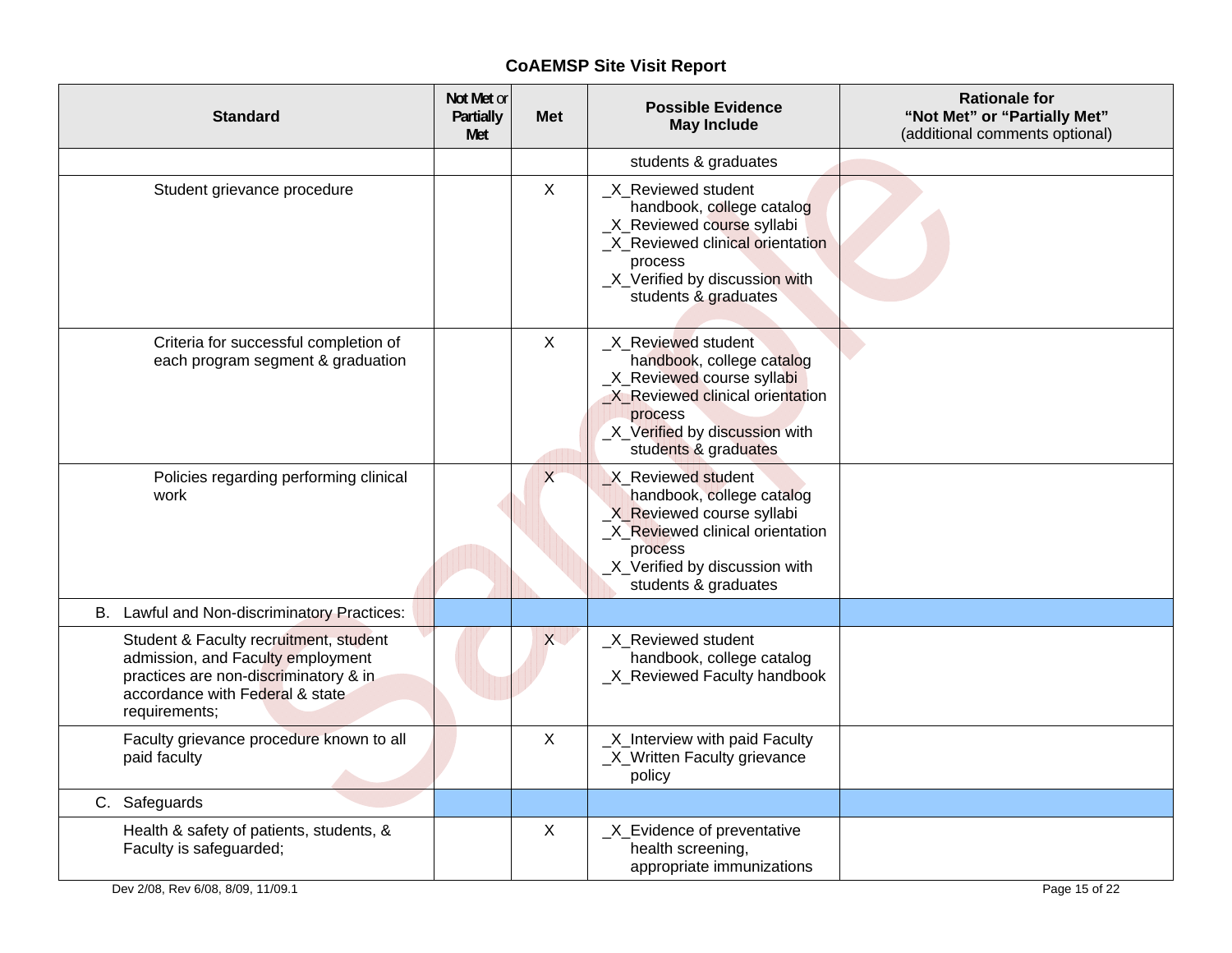| <b>Standard</b>                                                                                                                                                       | Not Met or<br>Partially<br>Met | <b>Met</b>   | <b>Possible Evidence</b><br><b>May Include</b>                                                                                                                                                                                                                                                             | <b>Rationale for</b><br>"Not Met" or "Partially Met"<br>(additional comments optional) |
|-----------------------------------------------------------------------------------------------------------------------------------------------------------------------|--------------------------------|--------------|------------------------------------------------------------------------------------------------------------------------------------------------------------------------------------------------------------------------------------------------------------------------------------------------------------|----------------------------------------------------------------------------------------|
|                                                                                                                                                                       |                                |              | _X_Evidence of post exposure<br>plan                                                                                                                                                                                                                                                                       |                                                                                        |
| Students are not substituted for paid staff                                                                                                                           |                                | X            | X Evidence that students are<br>always a third rider                                                                                                                                                                                                                                                       |                                                                                        |
| D. Student Records                                                                                                                                                    |                                |              |                                                                                                                                                                                                                                                                                                            |                                                                                        |
| Satisfactory records must be maintained for                                                                                                                           |                                |              |                                                                                                                                                                                                                                                                                                            |                                                                                        |
| Student admission                                                                                                                                                     |                                | $\mathsf{X}$ | _X_Review of the sponsoring                                                                                                                                                                                                                                                                                |                                                                                        |
| Advisement                                                                                                                                                            |                                | $\mathsf{X}$ | institution's student records<br>X_Reviewed a sample of                                                                                                                                                                                                                                                    |                                                                                        |
| Counseling                                                                                                                                                            |                                | $\mathsf{X}$ | student records (e.g.                                                                                                                                                                                                                                                                                      |                                                                                        |
| Evaluation                                                                                                                                                            |                                | $\mathsf{X}$ | enrolled, graduated, attrition)<br>for: content, organization,<br>completeness, transcript                                                                                                                                                                                                                 |                                                                                        |
| Grades & credits are recorded on a<br>transcript & permanently maintained                                                                                             |                                | X            | _X_Reviewed grade book or<br>other records<br>X_Interview regarding<br>permanent storage                                                                                                                                                                                                                   |                                                                                        |
| E. Substantive Change                                                                                                                                                 |                                |              |                                                                                                                                                                                                                                                                                                            |                                                                                        |
| Reports substantive changes in a timely<br>manner: change in program status;<br>sponsorship, or administrative personnel                                              |                                | $\times$     | _X_change in state approval<br>status since submission of<br>self study report<br>X_change in sponsorship since<br>submission of self study<br>report<br>_X_change in President, Dean,<br>Program Director, Medical<br>Director and/or Clinical<br>Coordinator since<br>submission of self study<br>report |                                                                                        |
| F. Agreements                                                                                                                                                         |                                |              |                                                                                                                                                                                                                                                                                                            |                                                                                        |
| Formal affiliation agreements or MOU's<br>exist between the sponsor and all entities<br>that participate in education of students<br>describing relationship, role, & |                                | $\mathsf{X}$ | _X_Reviewed all agreements for<br>currency, appropriate<br>content, & appropriate<br>signatures                                                                                                                                                                                                            |                                                                                        |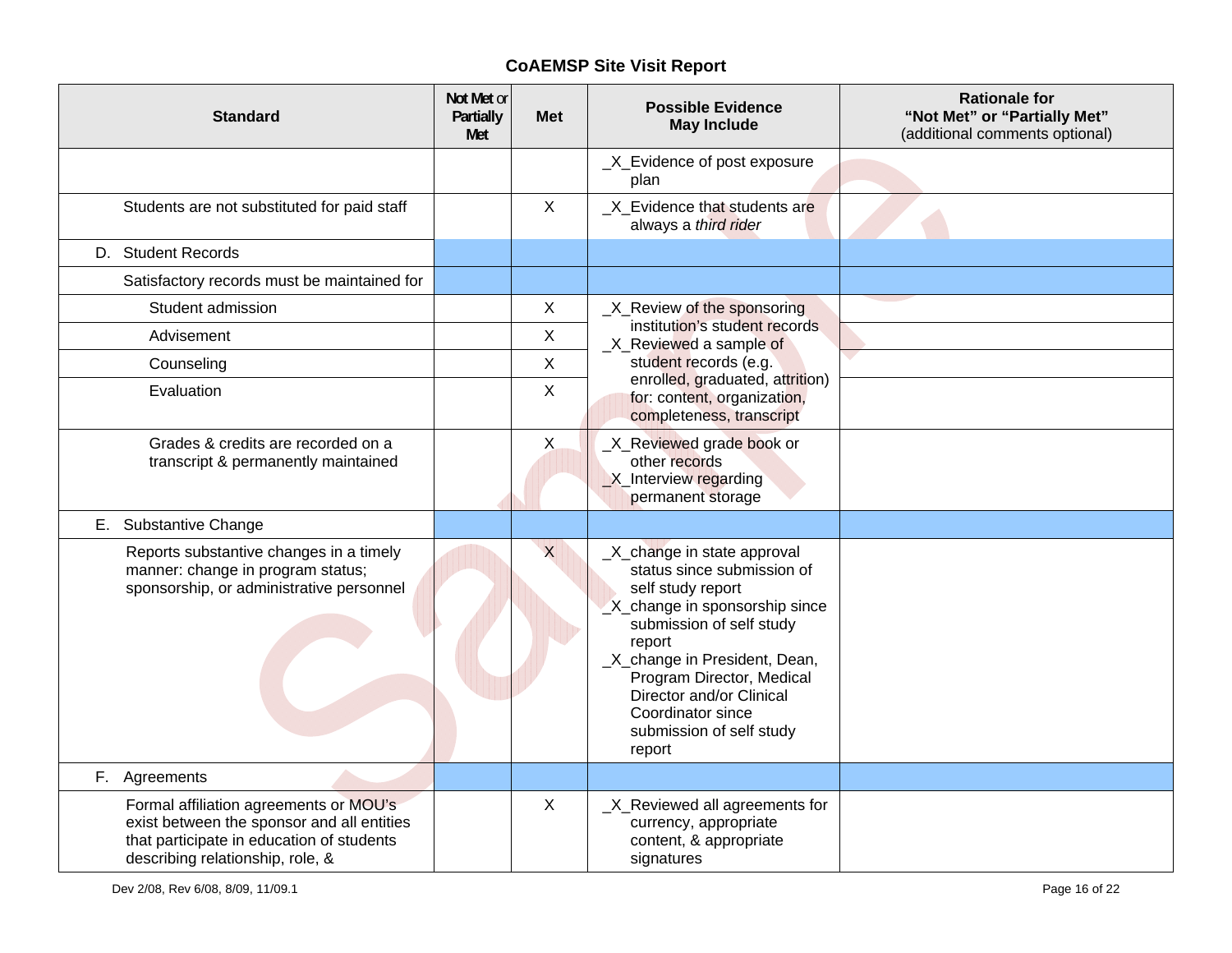| <b>Standard</b>                        | Not Met or<br>Partially<br>Met | <b>Met</b> | <b>Possible Evidence</b><br>May Include | <b>Rationale for</b><br>"Not Met" or "Partially Met"<br>(additional comments optional) |
|----------------------------------------|--------------------------------|------------|-----------------------------------------|----------------------------------------------------------------------------------------|
| responsibilities of sponsor and entity |                                |            |                                         |                                                                                        |

### **Response to Questions and Comments in Executive Analysis (EA)**

Please respond to ALL of the questions asked and the comments made in the Executive Analysis (EA), including what has changed in the program since the submission of the Self Study Report.

| Standard | <b>Executive Analysis Question/Comment</b> | Site Visit Team Response                                           |
|----------|--------------------------------------------|--------------------------------------------------------------------|
| III.C.   | Equipment described as outdated            | Current equipment is "older" but still functional, and             |
|          |                                            | reasonable for use in today's EMS System. The college has          |
|          |                                            | committed to purchasing updated monitors and advanced              |
|          |                                            | patient simulators. A plan has been developed to budget for        |
|          |                                            | updates and replacement on a recurring schedule.                   |
|          | CE for faculty is inadequate               | Faculty must pay for EMS and Educational conferences at            |
|          |                                            | their own expense. The budget has never included travel for        |
|          |                                            | faculty development.                                               |
|          | Limited intubation opportunities           | Hospital clinical experience is limited in this part of the state. |
|          |                                            | The program has committed to increased manikin and                 |
|          |                                            | simulation practice to develop hands on experience.                |
|          |                                            | Students, graduates, and employers state that this practice        |
|          |                                            | has worked well, with each student graduating with nearly          |
|          |                                            | 100 manikin intubations.                                           |
|          | <b>MD Member of Advisory Committee</b>     | Under college policy, faculty members (which include the           |
|          |                                            | MD) are to be unofficial members of the advisory committee.        |
|          |                                            | He does attend and participate in each meeting.                    |
|          | MD with PHTLS / ITLS                       | MD is certified in ATLS.                                           |
|          | Simulation for Intubation Experience       | Seems to be working well. Students, faculty, graduates, and        |
|          |                                            | employers state that the students advanced airway skills are       |
|          |                                            | strong.                                                            |
|          | <b>Limited Clinical Opportunities</b>      | Because of the primarily rural setting of this program, clinical   |
|          |                                            | opportunities are limed. The college understands that this         |
|          |                                            | places a burden on the number of students that can                 |
|          |                                            | effectively achieve proper experiences. Weaknesses are             |
|          |                                            | made up through increased simulation and scenario                  |
|          |                                            | practice.                                                          |
|          |                                            | The clinical sites work well with students to assure the           |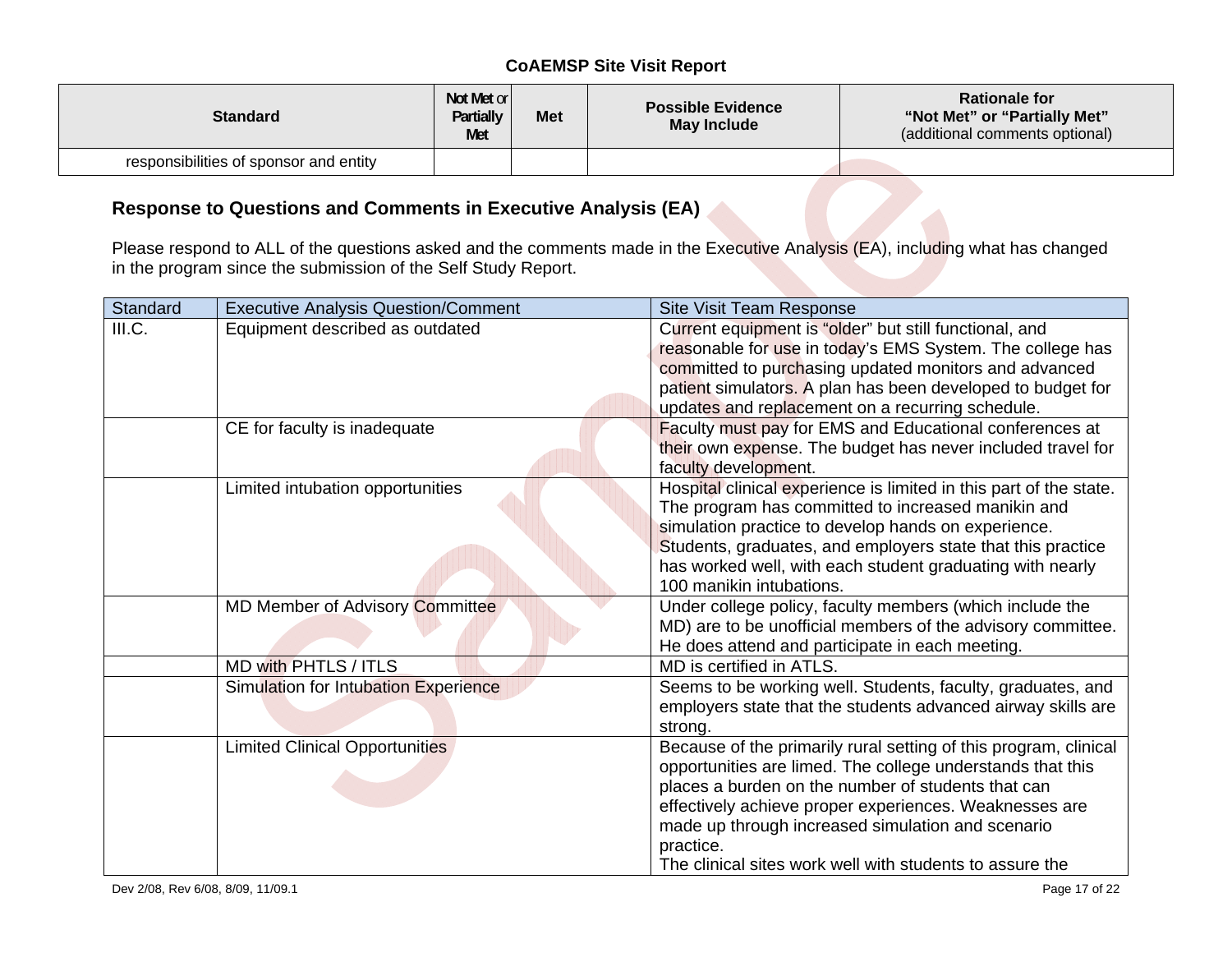|                                         | graduates make the most of the available opportunities.          |
|-----------------------------------------|------------------------------------------------------------------|
| Limited Funding for Faculty Development | Funding for faculty development has not been addressed by        |
|                                         | the college in some time.                                        |
| No Clerical Support                     | Minimal clerical support is provided by the Allied Health        |
|                                         | Office. This is limited to general information and the           |
|                                         | dissemination of applications. Although the program faculty      |
|                                         | are doing an excellent job of keeping the program working,       |
|                                         | the addition of at least a part-time clerical assistant would be |
|                                         | an extreme benefit.                                              |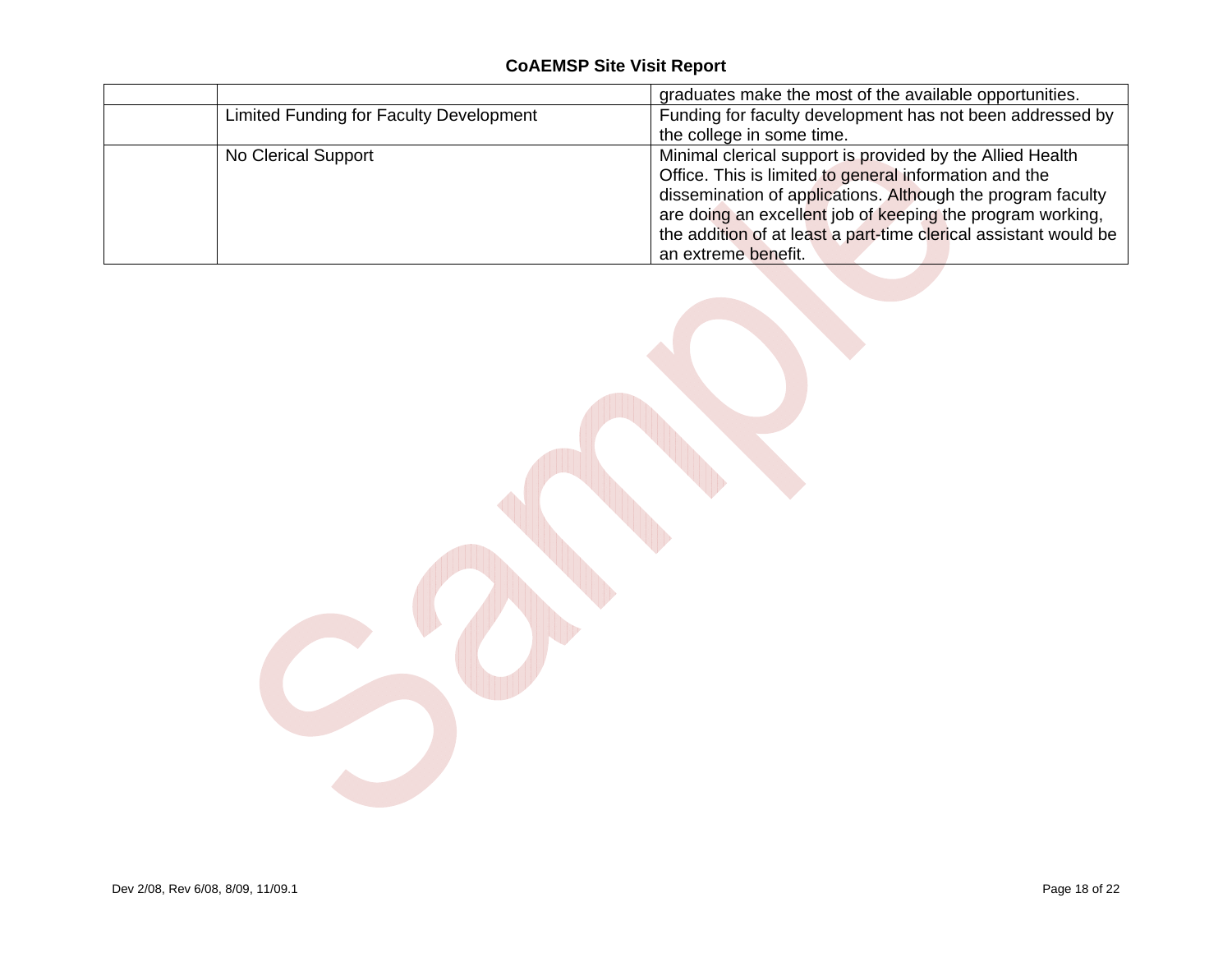#### **Summary**

### Site Visitors: please read the following disclaimer statement at the beginning of the Exit Summation:

"Site visitors do not make an accreditation recommendation nor do they imply what CoAEMSP's recommendation might be. The program will be required to respond to the accuracy of the findings of the site visit at a later date. The CoAEMSP Board may add, delete, modify or request clarification to the site visit summation in its Findings Letter, which is sent to the program following this site visit. CoAEMSP bases its recommendation to CAAHEP on the accreditation record of the program compiled during this review, which includes the Self Study Report, the Site Visit Report, the Findings Letter, and the program's response to the Findings Letter. The Commission on Accreditation of Allied Health Education Programs (CAAHEP) determines the final status of public recognition. These are our [site visitors'] impressions of the strengths and potential *Standards* violations of the program..."

List all strengths and potential *Standards* violations. Potential *Standards* violations include any areas listed as "Not Met". All potential *Standards* violations must be identified by the appropriate *Standard*. Include all potential *Standards* violations identified in the body of the report.

1. List the strengths of the program, starting with the *Standards* reference.

- **1. The adjunct faculty and Program Director are well respected within the communities of interest.**
- **2. The preceptors are well qualified, experienced and excellent mentors for the students.**
- **3. The College has demonstrated consistent unwavering support for the Program.**
- **4. The classroom facilities are excellent.**
- **5. There is strong support from the clinical and field sites.**
- 2. List all potential *Standards* violations noted in this report, starting with the *Standards* reference*.*
	- **III. Resources** 
		- **B. Personnel** 
			- **1. Program Director** 
				- **a. Responsibilities**

**The program director must be responsible for all aspects of the program, including, but not limited to:** 

**1) the administration, organization, and supervision of the educational program,**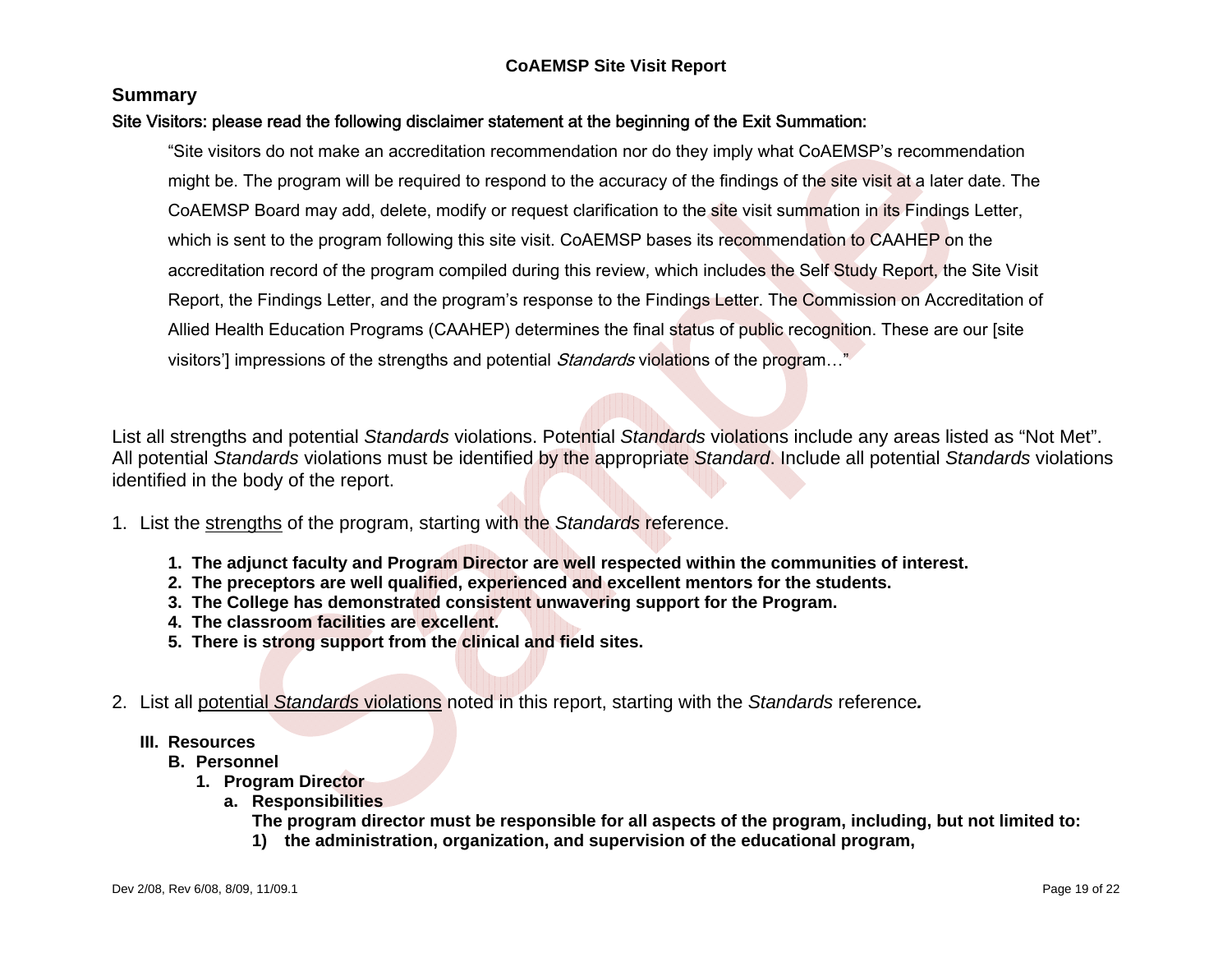Although the program has contact with preceptors annually, not all preceptors get information on the program standards for student evaluation. The program has no written record of completion of the orientation by the individual preceptors.

### **III. Resources**

- **B. Personnel** 
	- **2. Medical Director** 
		- **a. Responsibilities**

**The medical director must be responsible for all medical aspects of the program, including but not limited to:** 

**4) assurance of the competence of each graduate of the program in the cognitive, psychomotor, and affective domains,** 

No Terminal Competency sign-offs occur from the medical director, attesting to the competence of the graduates in the three learning domains.

3. List the names of those present at the summation conference.

Dr. Donald Stewart, President Elizabeth Rogers, Dean, Allied Health Programs Helen Anderson-Roberts, Clinical Coordinator Daniel Thompson, Program Director Dr. William Bell, Medical Director Johnny Gage, Site Visitor John McIntyre, Site Visitor

## **Additional Comments:**

- 1. Further comments and suggestions not previously stated and referenced to a *Standard*. These are comments made by the Site Visitors and may not reflect *Standards* violations or recommendations by CoAEMSP. Comments must not reflect personal biases and must be based on objective observations of the program visited.
	- 1. Faculty would benefit from, and should be is encouraged to attend, state and regional EMS conferences. Suggest they also send PD and select faculty to NAEMSE conferences on a rotation basis. Grant funding should be sought to assist in the faculty development on regional and national levels.
- Dev 2/08, Rev 6/08, 8/09, 11/09.1 Page 20 of 22 2. The program utilizes the PowerPoint slides as supplied by the publisher, with no adjustment or addition. The program is encouraged to update and modernize this material to cover area specific and updated material. For the most part, these PowerPoint presentations serve as the daily lesson plans. The program should consider *Succession Planning* by creating a more structured daily lesson format to assure the quality of the presentation in the even the principle lecturer is not available.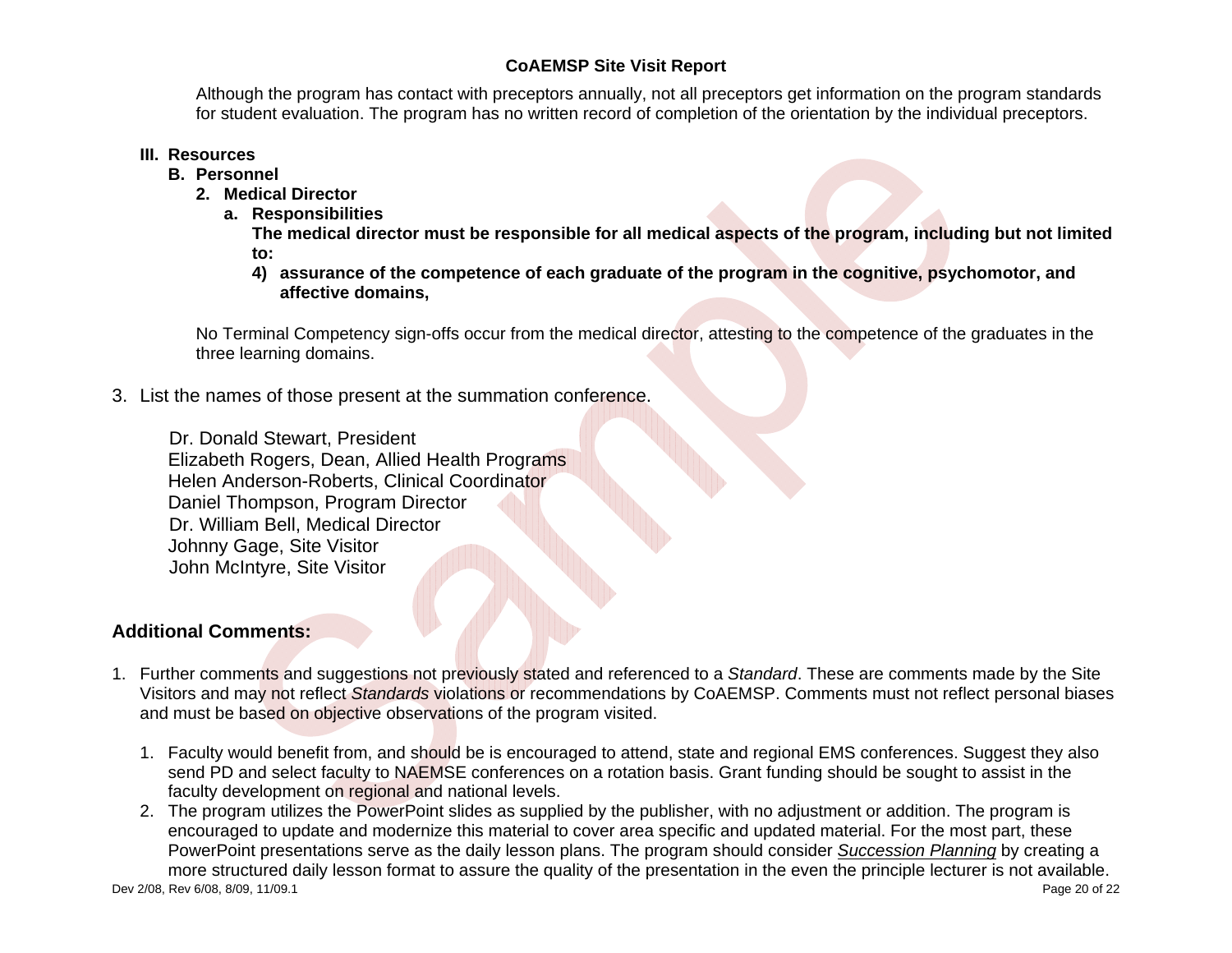3. Suggest that the program begin to use the *Terminal Competency Form* from the CoAEMSP website, either as is or as a guide for development of a terminal competency sign-off record.

|                                                    | <b>SIGNATURES</b>                      |
|----------------------------------------------------|----------------------------------------|
| Site Visit Report prepared by:                     |                                        |
| Signature                                          |                                        |
| <b>Team Captain:</b>                               | <b>Team Member:</b>                    |
| Signature<br>Date<br>Johnny Gage, BS, MEd, NREMT-P | Date<br>Signature<br>John McIntyre, MD |
| Print name<br>(949) 555-2597                       | Print name<br>$(339)$ 555-6448         |
| Phone number<br>jonathan-gage@cscc.edu             | Phone number<br>jfmcintyre@bgh.com     |
| Email<br><b>Additional Team Member / Observer</b>  | Email                                  |
| Signature                                          |                                        |
| Print name                                         |                                        |
| Phone number                                       |                                        |
| Email                                              |                                        |